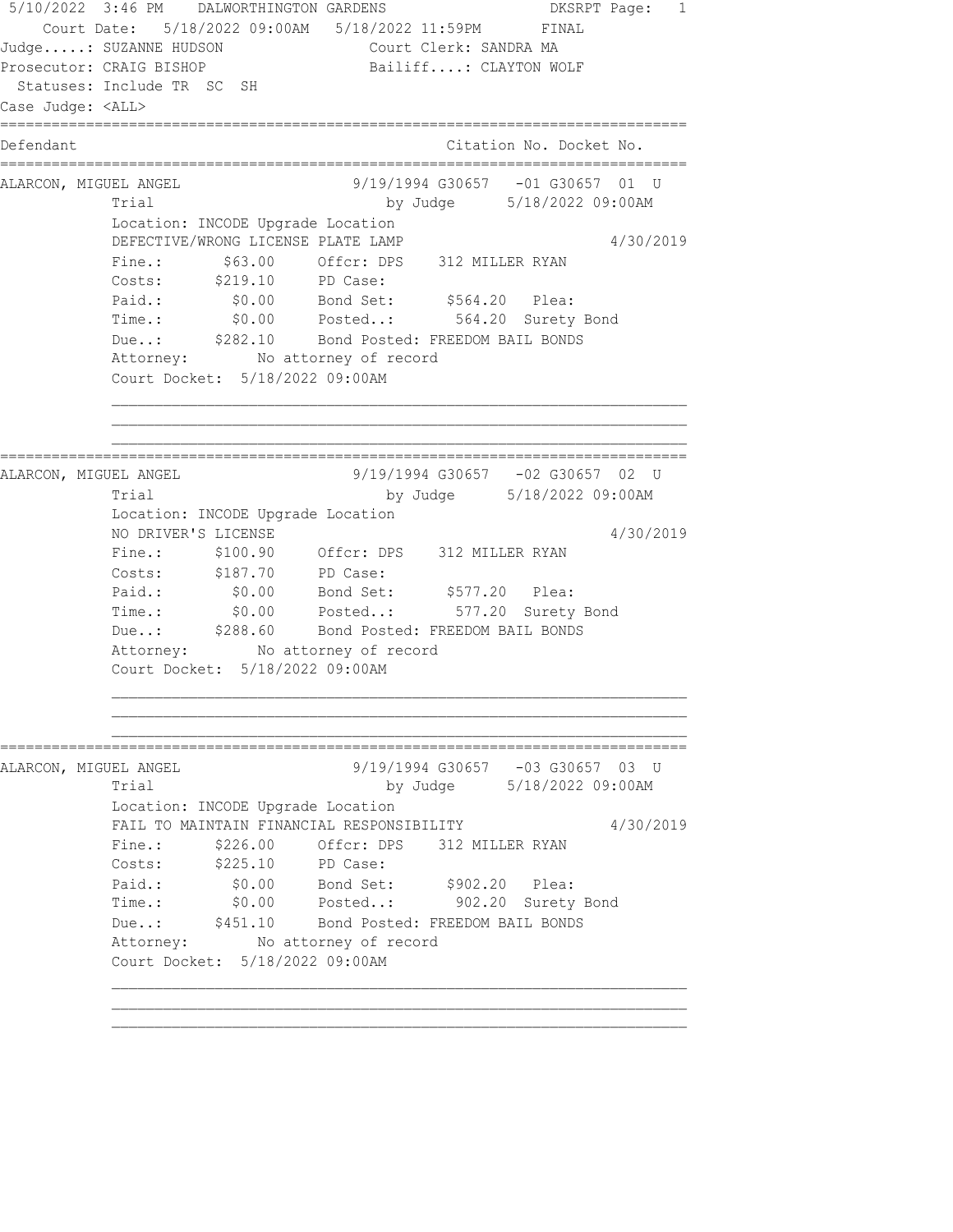5/10/2022 3:46 PM DALWORTHINGTON GARDENS DKSRPT Page: 2 Court Date: 5/18/2022 09:00AM 5/18/2022 11:59PM FINAL ================================================================================ Defendant Citation No. Docket No. ================================================================================ ALARCON, MIGUEL ANGEL (9/19/1994 G30657V -01 G30657V 01 U Trial by Judge 5/18/2022 09:00AM Location: INCODE Upgrade Location VIOLATE PROMISE TO APPEAR 5/28/2019 Fine.:  $$93.00$  Offcr: CT CT6 Ma Sandra Costs: \$221.60 PD Case: Paid.: \$0.00 Bond Set: \$629.20 Plea: Time.: \$0.00 Posted..: 629.20 Surety Bond Due..: \$314.60 Bond Posted: FREEDOM BAIL BONDS Attorney: No attorney of record Court Docket: 5/18/2022 09:00AM ================================================================================ ALARCON, MIGUEL ANGEL 9/19/1994 G30657F -02 G30657F 02 U Trial by Judge 5/18/2022 09:00AM Location: INCODE Upgrade Location FAILURE TO APPEAR 5/28/2019 Fine.: \$126.00 Offcr: CT CT6 Ma Sandra Costs: \$188.60 PD Case: Paid.: \$0.00 Bond Set: \$629.20 Plea: Time.: \$0.00 Posted..: 629.20 Surety Bond Due..:  $$314.60$  Bond Posted: FREEDOM BAIL BONDS Attorney: No attorney of record Court Docket: 5/18/2022 09:00AM ================================================================================ AUSTIN, COREY RANDELL 12/13/1983 G30949F -01 G30949F 01 Trial by Judge 5/18/2022 09:00AM Location: INCODE Upgrade Location FAILURE TO APPEAR  $7/29/2019$ Fine.: \$126.00 Offcr: CT CT6 Ma Sandra Costs: \$277.60 PD Case: Paid.: \$0.00 Bond Set: \$807.20 Plea: NC Time.: \$0.00 Posted..: 807.20 Surety Bond Due..: \$403.60 Bond Posted: ATTY: LACY, TIMOTHY - LONDON & Attorney: LACY LACY, TIMOTHY JR Court Docket: 5/18/2022 09:00AM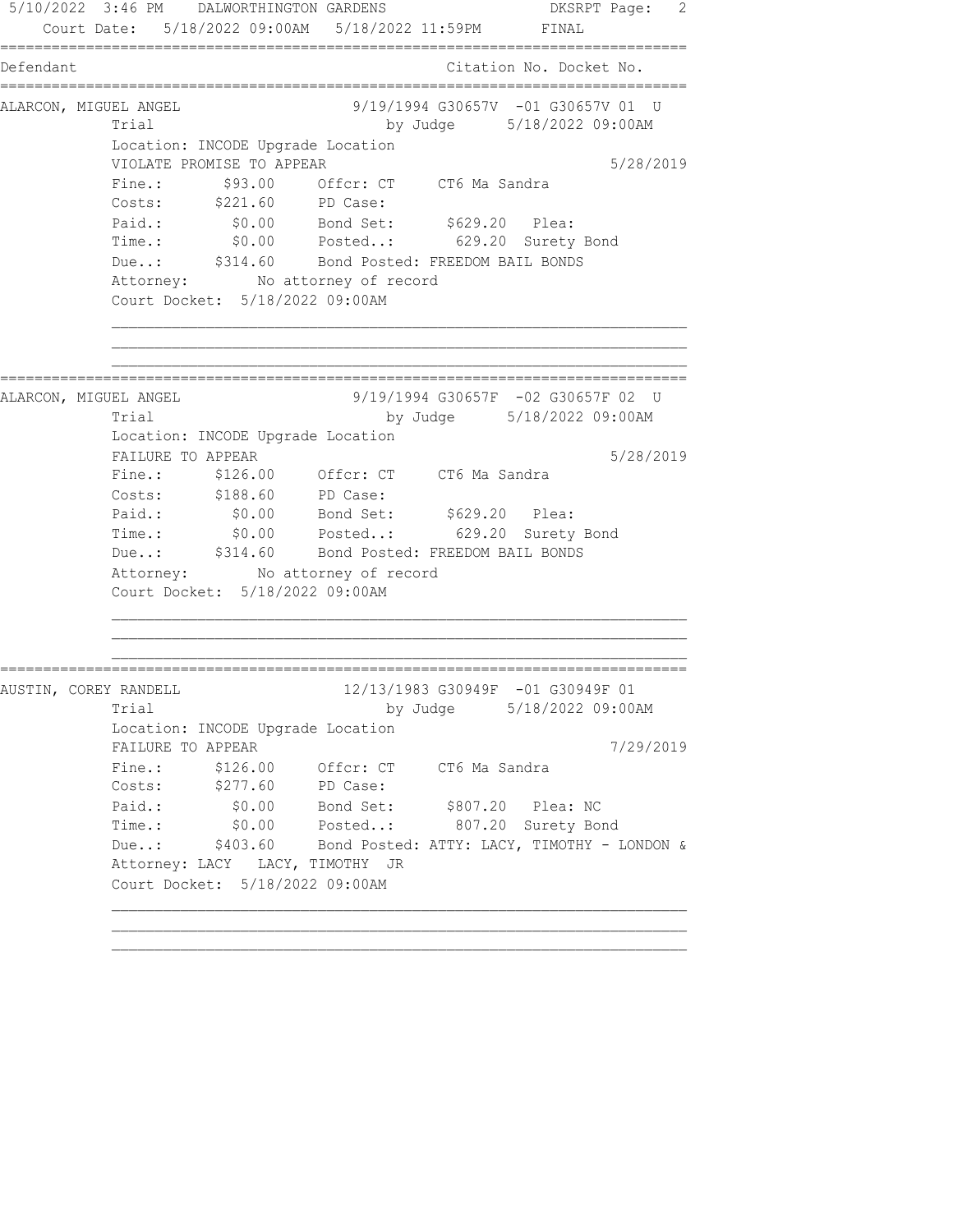5/10/2022 3:46 PM DALWORTHINGTON GARDENS DKSRPT Page: 3 Court Date: 5/18/2022 09:00AM 5/18/2022 11:59PM FINAL ================================================================================ Defendant Citation No. Docket No. ================================================================================ BOGEN, BENJAMIN THOMAS 68 000 3/04/2000 636669 -01 636669 01 U Trial by Judge 5/18/2022 09:00AM Location: INCODE Upgrade Location FAIL TO MAINTAIN FINANCIAL RESPONSIBILITY 4/02/2021 Fine.:  $$226.00$  Offcr: DPS 873 ROTERT JOHN Costs: \$238.10 PD Case: Paid.: \$0.00 Bond Set: \$928.20 Plea: Time.: \$0.00 Posted..: 0.00 Due..: \$464.10 Attorney: No attorney of record Court Docket: 5/18/2022 09:00AM ================================================================================ BOGEN, BENJAMIN THOMAS 3/04/2000 G36669 -02 G36669 02 U Trial by Judge 5/18/2022 09:00AM Location: INCODE Upgrade Location SPEEDING 58 MPH in a 40 MPH zone  $4/02/2021$  Fine.: \$90.00 Offcr: DPS 873 ROTERT JOHN Costs: \$266.20 PD Case: Paid.: \$0.00 Bond Set: \$712.40 Plea: Time.:  $$0.00$  Posted..: 0.00 Due..: \$356.20 Attorney: No attorney of record Court Docket: 5/18/2022 09:00AM ================================================================================ BOLIN, MELISSA LEIGH 10/29/1984 G41061 -01 G41061 01 Trial by Judge 5/18/2022 09:00AM Location: INCODE Upgrade Location SPEEDING 59 MPH in a 40 MPH zone 3/05/2022 Fine.:  $$95.00$  Offcr: DPS 873 ROTERT JOHN Costs: \$134.00 PD Case: Paid.: \$0.00 Bond Set: \$458.00 Plea: Time.: \$0.00 Posted..: 0.00 Due..: \$229.00 Attorney: No attorney of record Court Docket: 5/18/2022 09:00AM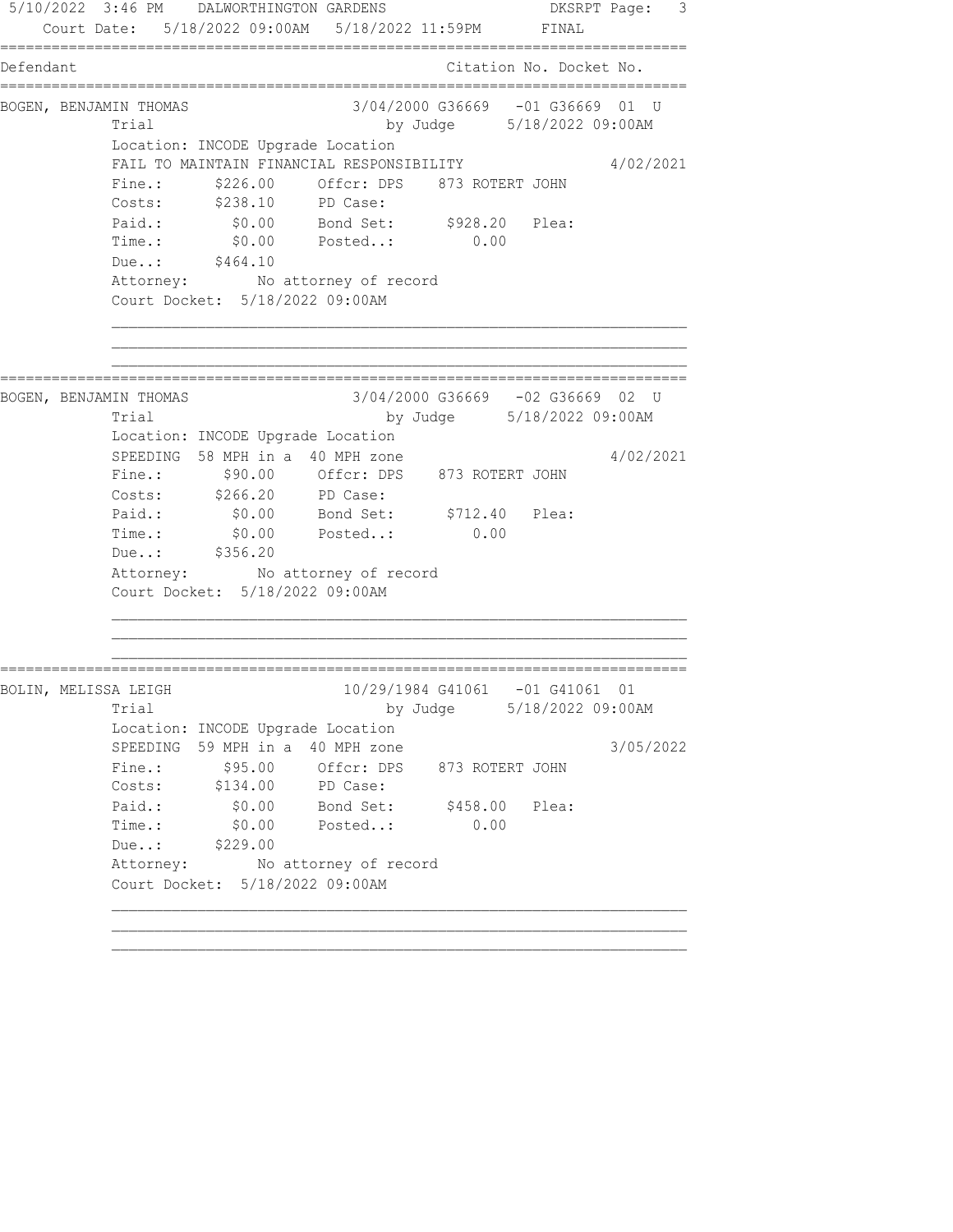5/10/2022 3:46 PM DALWORTHINGTON GARDENS DKSRPT Page: 4 Court Date: 5/18/2022 09:00AM 5/18/2022 11:59PM FINAL ================================================================================ Defendant Citation No. Docket No. ================================================================================ CAMPBELL, DENORE 6/14/1995 G36166 -01 G36166 01 Trial by Judge 5/18/2022 09:00AM Location: INCODE Upgrade Location SPEEDING 51 MPH in a 40 MPH zone 10/11/2020 Fine.: \$55.00 Offcr: DPS 872 BEDFORD SCOTT Costs: \$268.70 PD Case: Paid.:  $$0.00$  Bond Set:  $$647.40$  Plea: Time.: \$0.00 Posted..: 647.40 Surety Bond Due..: \$323.70 Bond Posted: FREEDOM BAIL BONDS Attorney: No attorney of record Court Docket: 5/18/2022 09:00AM ================================================================================ CHAVEZ GUERRERO, GERARDO 10/03/1999 G37662 -01 G37662 01 U<br>SHOW CAUSE HEARING by Judge 5/18/2022 10:00AM by Judge 5/18/2022 10:00AM Location: INCODE Upgrade Location SPEEDING 53 MPH in a 40 MPH zone  $5/01/2021$  Fine.: \$65.00 Offcr: DPS 873 ROTERT JOHN Costs: \$194.00 PD Case: Paid.: \$259.00 Bond Set: \$0.00 Plea: NC Time.: \$0.00 Posted..: \$0.00<br>Due..: \$0.00 Posted..: 0.00 Due..: \$0.00 Attorney: No attorney of record Court Docket: 5/18/2022 10:00AM ================================================================================ CHILTON, ANTWAN DARNELL 3/21/1986 G37563 -01 G37563 01 by Judge 5/18/2022 10:00AM Location: INCODE Upgrade Location FAIL TO MAINTAIN FINANCIAL RESPONSIBILITY 3/08/2021 Fine.: \$226.00 Offcr: DPS 344 RYAN SHELBY Costs:  $$81.00$  PD Case: Paid.: \$307.00 Bond Set: \$0.00 Plea: NC Time.: \$0.00 Posted..: 0.00 Due..: \$0.00 Due..: \$0.00<br>Attorney: No attorney of record Court Docket: 5/18/2022 10:00AM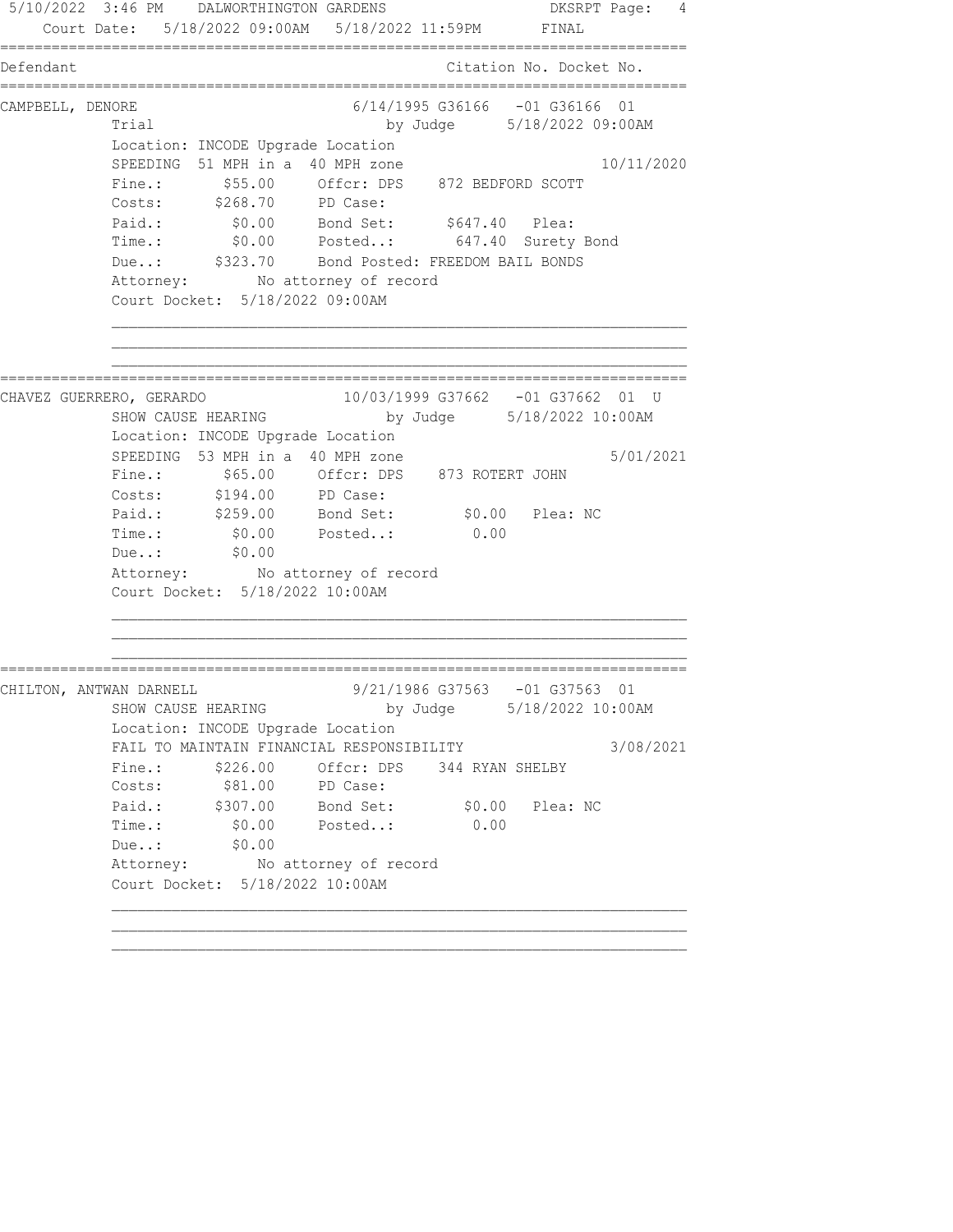5/10/2022 3:46 PM DALWORTHINGTON GARDENS DESRPT Page: 5 Court Date: 5/18/2022 09:00AM 5/18/2022 11:59PM FINAL ================================================================================ Defendant Citation No. Docket No. ================================================================================ COLLINS, TIMOTHY MICHAEL 11/01/1971 G19177 -01 G19177 01 Trial by Judge 5/18/2022 10:00AM Location: INCODE Upgrade Location FAIL TO MAINTAIN FINANCIAL RESPONSIBLITY 4TH 8/25/2015 Fine.:  $$576.00$  Offcr: DPS 302 FIKE WILLIAM Costs: \$492.60 PD Case: Paid.: \$580.00 Bond Set: \$277.20 Plea: GL Time.: \$350.00 Posted..: 0.00 Due..: \$138.60 Attorney: No attorney of record Court Docket: 5/18/2022 10:00AM ================================================================================ COLLINS, TIMOTHY MICHAEL 11/01/1971 G19177F -01 G19177F 01 Trial by Judge 5/18/2022 10:00AM Location: INCODE Upgrade Location FAILURE TO APPEAR 9/22/2015 Fine.: \$126.00 Offcr: CT CT6 Ma Sandra Costs: \$555.10 PD Case: Paid.: \$0.00 Bond Set: \$562.20 Plea: GL Paid.:  $\frac{$0.00}{$70.00}$  Bond Set:  $\frac{$562.20}{$70.00}$  Posted..: 0.00 Due..: \$281.10 Attorney: No attorney of record Court Docket: 5/18/2022 10:00AM ================================================================================ COVARRUBIAS, ALAN ZAY 10/25/2004 G39115 -01 G39115 01 J SHOW CAUSE HEARING by Judge 5/18/2022 10:00AM Location: INCODE Upgrade Location SPEEDING 59 MPH in a 40 MPH zone 10/04/2021 Fine.: \$95.00 Offcr: DPS 332 WITTS BENJAMIN Costs: \$134.00 PD Case: Paid.: \$229.00 Bond Set: \$0.00 Plea: NC Time.: \$0.00 Posted..: 0.00 Due..: \$0.00 Due..: \$0.00<br>Attorney: No attorney of record Court Docket: 5/18/2022 10:00AM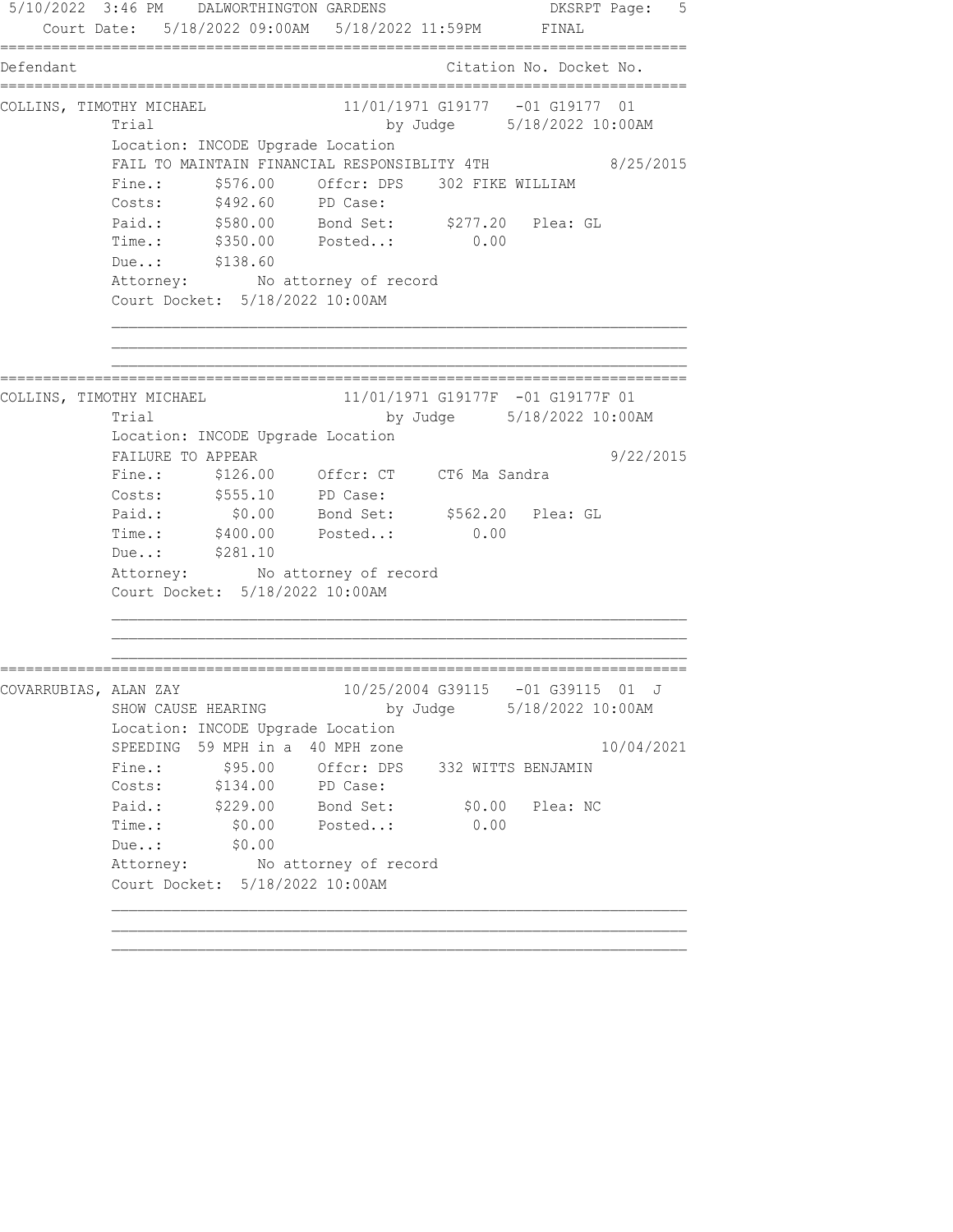5/10/2022 3:46 PM DALWORTHINGTON GARDENS DKSRPT Page: 6 Court Date: 5/18/2022 09:00AM 5/18/2022 11:59PM FINAL ================================================================================ Defendant Citation No. Docket No. ================================================================================ DORMAN, SUNDAY ROCHELLE 10/26/1964 125900 -01 125900 01 Trial by Judge 5/18/2022 09:00AM Location: INCODE Upgrade Location DISPLAY EXPIRED REGISTRATION 2/29/2012 Fine.:  $$51.00$  Offcr: DPS 882 LOE TYLER Costs: \$220.00 PD Case: Paid.: \$0.00 Bond Set: \$542.00 Plea: Time.: \$0.00 Posted..: 0.00 Due..: \$271.00 Attorney: No attorney of record Court Docket: 5/18/2022 09:00AM ================================================================================ DORMAN, SUNDAY ROCHELLE 10/26/1964 125900 -02 125900 02 Trial by Judge 5/18/2022 09:00AM Location: INCODE Upgrade Location FAIL TO MAINTAIN FINANCIAL RESPONSIBILITY 2/29/2012 Fine.: \$226.00 Offcr: DPS 882 LOE TYLER Costs: \$272.50 PD Case: Paid.: \$0.00 Bond Set: \$997.00 Plea: Paid.:  $$0.00$  Bond Set:  $$997.00$  Plea:<br>Time.:  $$0.00$  Posted..: 0.00 Due..: \$498.50 Attorney: No attorney of record Court Docket: 5/18/2022 09:00AM ================================================================================ DORMAN, SUNDAY ROCHELLE 10/26/1964 125900F -01 125900F 01 Trial by Judge 5/18/2022 09:00AM Location: INCODE Upgrade Location FAILURE TO APPEAR 3/28/2012 Fine.: \$126.00 Offcr: CT CT6 Ma Sandra Costs: \$236.00 PD Case: Paid.: \$0.00 Bond Set: \$724.00 Plea: Time.: \$0.00 Posted..: 0.00 Due..: \$362.00 Attorney: No attorney of record Court Docket: 5/18/2022 09:00AM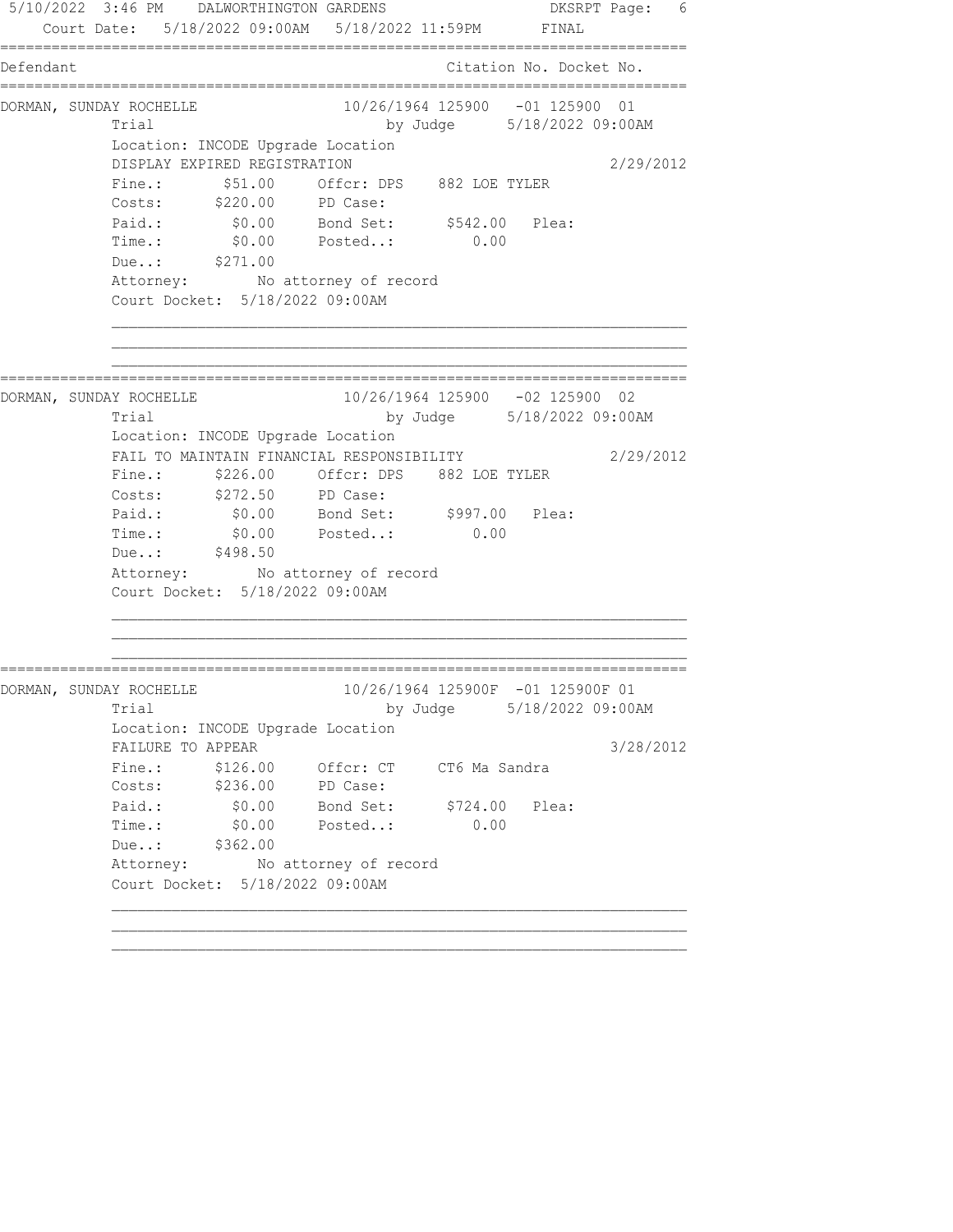5/10/2022 3:46 PM DALWORTHINGTON GARDENS DKSRPT Page: 7 Court Date: 5/18/2022 09:00AM 5/18/2022 11:59PM FINAL ================================================================================ Defendant Citation No. Docket No. ================================================================================ DORMAN, SUNDAY ROCHELLE 10/26/1964 125900F -02 125900F 02 Trial by Judge 5/18/2022 09:00AM Location: INCODE Upgrade Location FAILURE TO APPEAR  $3/28/2012$ Fine.: \$126.00 Offcr: CT CT6 Ma Sandra Costs: \$236.00 PD Case: Paid.: \$0.00 Bond Set: \$724.00 Plea: Time.: \$0.00 Posted..: 0.00 Due..: \$362.00 Attorney: No attorney of record Court Docket: 5/18/2022 09:00AM ================================================================================ FLAGGS, TYRONE 11/22/1992 G22673 -01 G22673 01 U Trial by Judge 5/18/2022 10:00AM Location: INCODE Upgrade Location FAIL TO MAINTAIN FINANCIAL RESPONSIBILITY 7/13/2017 Fine.: \$226.00 Offcr: DPS 322 BULLARD ADAM Costs: \$284.10 PD Case: Paid.: \$100.00 Bond Set: \$820.20 Plea: GL Time.:  $$0.00$  Posted..: 0.00 Due..: \$410.10 Attorney: No attorney of record Court Docket: 5/18/2022 10:00AM ================================================================================ FLAGGS, TYRONE 11/22/1992 G22673 -02 G22673 02 U Trial by Judge 5/18/2022 10:00AM Location: INCODE Upgrade Location SPEEDING 53 MPH in a 40 MPH zone  $7/13/2017$ Fine.:  $$64.90$  Offcr: DPS 322 BULLARD ADAM Costs: \$308.80 PD Case: Paid.: \$0.00 Bond Set: \$747.40 Plea: GL Time.: \$0.00 Posted..: 0.00 Due..: \$373.70 Attorney: No attorney of record Court Docket: 5/18/2022 10:00AM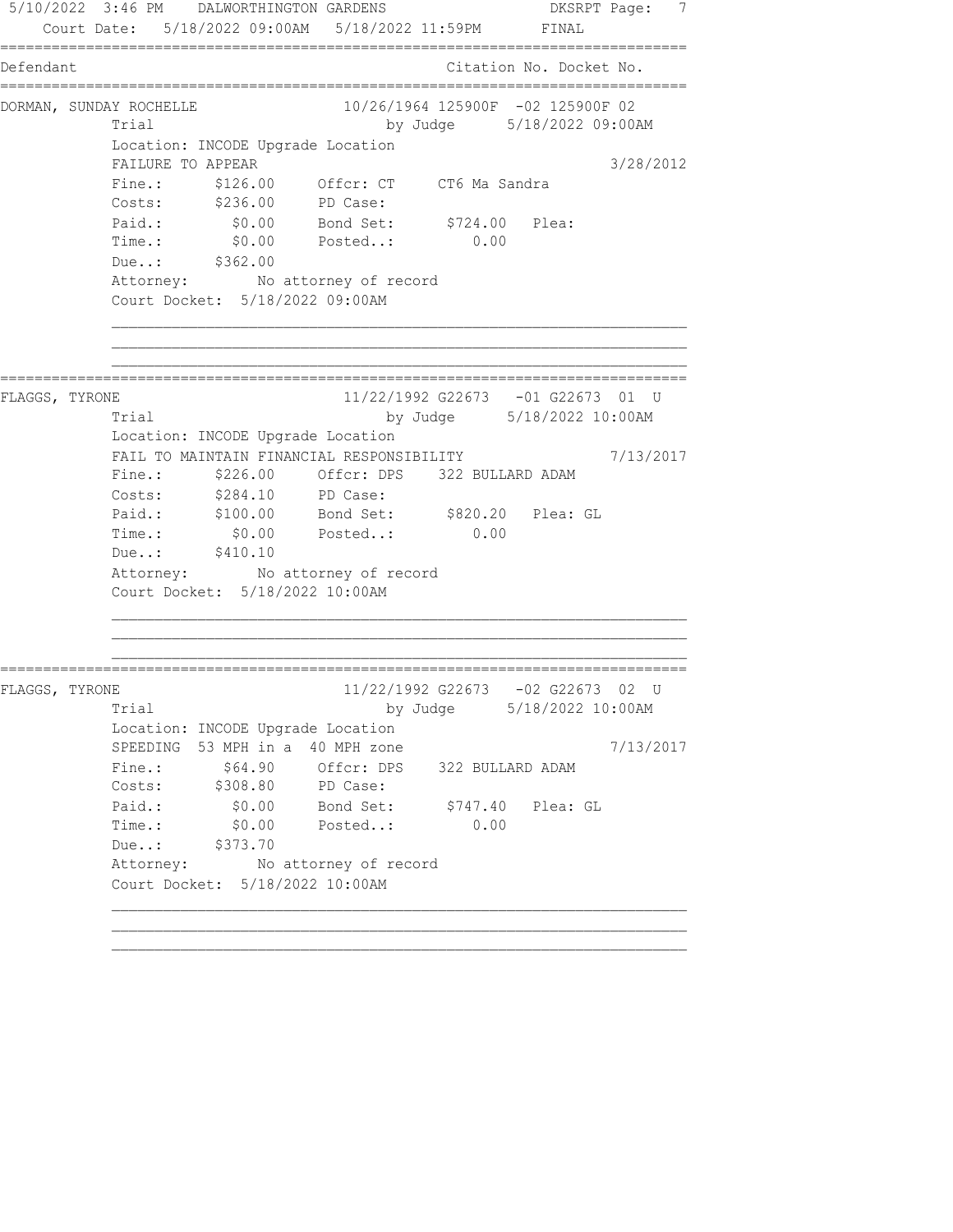5/10/2022 3:46 PM DALWORTHINGTON GARDENS DKSRPT Page: 8 Court Date: 5/18/2022 09:00AM 5/18/2022 11:59PM FINAL ================================================================================ Defendant Citation No. Docket No. ================================================================================ FLAGGS, TYRONE 11/22/1992 G22673 -03 G22673 03 U Trial by Judge 5/18/2022 10:00AM Location: INCODE Upgrade Location DISPLAY WRONG LICENSE PLATE/REGISTRATION 7/13/2017 Fine.:  $$63.00$  Offcr: DPS 322 BULLARD ADAM Costs: \$265.20 PD Case: Paid.: \$0.00 Bond Set: \$656.40 Plea: GL Time.: \$0.00 Posted..: 0.00 Due..: \$328.20 Attorney: No attorney of record Court Docket: 5/18/2022 10:00AM ================================================================================ GAMERO, ABIGAIL LIZBETH 8/24/1990 G39239 -01 G39239 01 Trial by Judge 5/18/2022 09:00AM Location: INCODE Upgrade Location SPEEDING  $65$  MPH in a 40 MPH zone  $12/19/2021$  Fine.: \$125.00 Offcr: DPS 332 WITTS BENJAMIN Costs: \$134.00 PD Case: Paid.: \$0.00 Bond Set: \$518.00 Plea: Time.:  $$0.00$  Posted..: 0.00 Due..: \$259.00 Attorney: No attorney of record Court Docket: 5/18/2022 09:00AM ================================================================================ GARBA, NSHIMBA AISHA 12/28/1990 G40241 -01 G40241 01 Trial by Judge 5/18/2022 09:00AM Location: INCODE Upgrade Location DISREGARD STOP SIGN 1/25/2022 Fine.: \$73.00 Offcr: DPS 873 ROTERT JOHN Costs: \$134.00 PD Case: Paid.:  $$0.00$  Bond Set:  $$414.00$  Plea: Time.: \$0.00 Posted..: 0.00 Due..: \$207.00 Attorney: No attorney of record Court Docket: 5/18/2022 09:00AM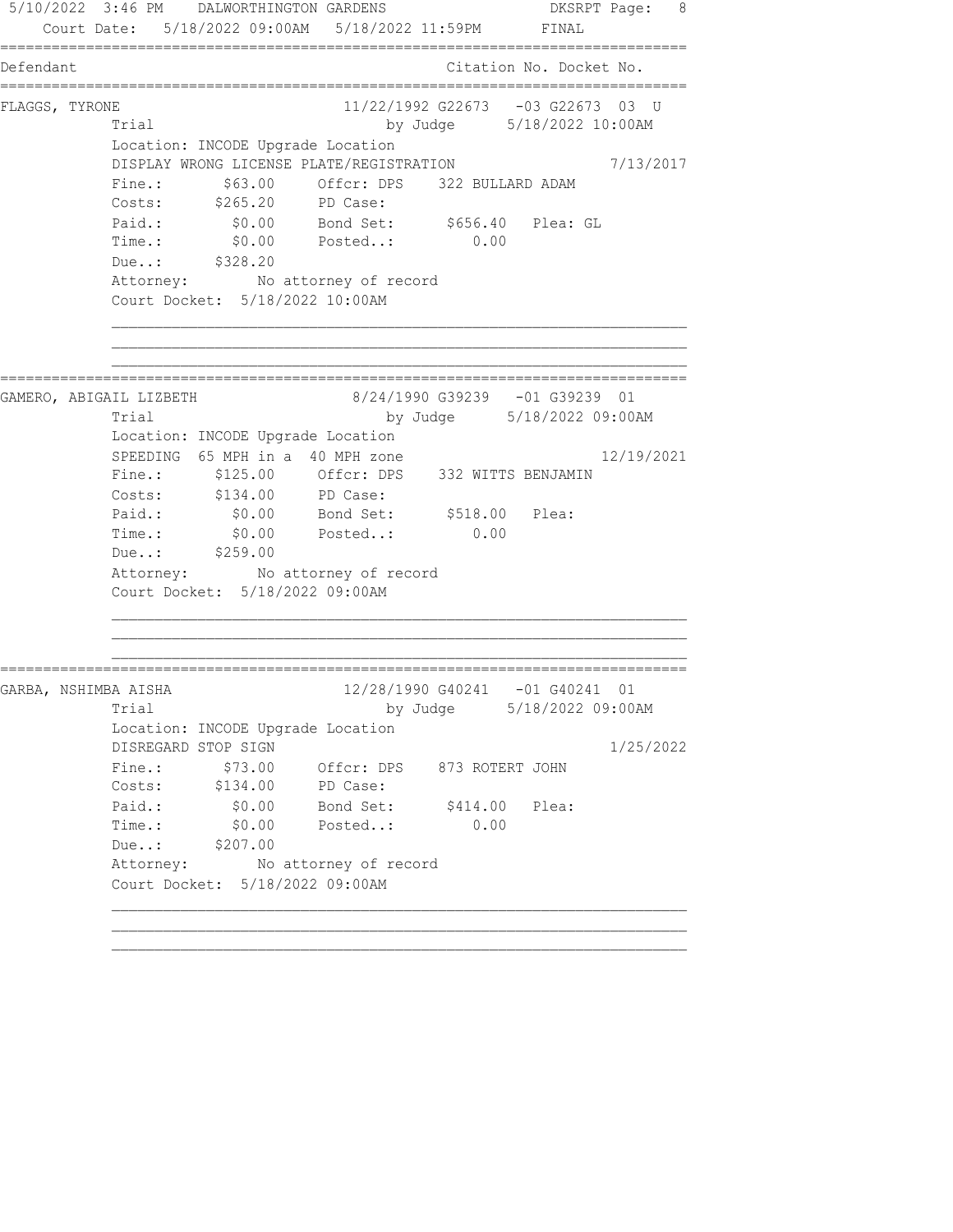5/10/2022 3:46 PM DALWORTHINGTON GARDENS DKSRPT Page: 9 Court Date: 5/18/2022 09:00AM 5/18/2022 11:59PM FINAL ================================================================================ Defendant Citation No. Docket No. ================================================================================ GARBA, NSHIMBA AISHA 12/28/1990 G40241 -02 G40241 02 Trial by Judge 5/18/2022 09:00AM Location: INCODE Upgrade Location FAIL TO MAINTAIN FINANCIAL RESPONSIBILITY 1/25/2022 Fine.:  $$226.00$  Offcr: DPS 873 ROTERT JOHN Costs: \$81.00 PD Case: Paid.:  $$0.00$  Bond Set:  $$614.00$  Plea: Time.: \$0.00 Posted..: 0.00 Due..: \$307.00 Attorney: No attorney of record Court Docket: 5/18/2022 09:00AM ================================================================================ GARBA, NSHIMBA AISHA 12/28/1990 G40241 -03 G40241 03 Trial by Judge 5/18/2022 09:00AM Location: INCODE Upgrade Location DRIVING WHILE LICENSE INVALID 1/25/2022 Fine.: \$226.00 Offcr: DPS 873 ROTERT JOHN Costs:  $$81.00$  PD Case: Paid.:  $$0.00$  Bond Set:  $$614.00$  Plea: Paid.: \$0.00 Bond Set: \$614.00 Plea:<br>Time.: \$0.00 Posted..: 0.00 Due..: \$307.00 Attorney: No attorney of record Court Docket: 5/18/2022 09:00AM ================================================================================ GONSALES, CARINA<br>
Show Cause Date by Judge 5/18/2022 10:00 by Judge 5/18/2022 10:00AM Location: INCODE Upgrade Location SPEEDING 58 MPH in a 40 MPH zone 10/03/2021 Fine.: \$100.00 Offcr: DPS 332 WITTS BENJAMIN Costs: \$134.00 PD Case: Paid.: \$144.00 Bond Set: \$180.00 Plea: GL Time.: \$0.00 Posted..: 0.00 TIME.: \$90.00<br>Due..: \$90.00 Attorney: No attorney of record Court Docket: 5/18/2022 10:00AM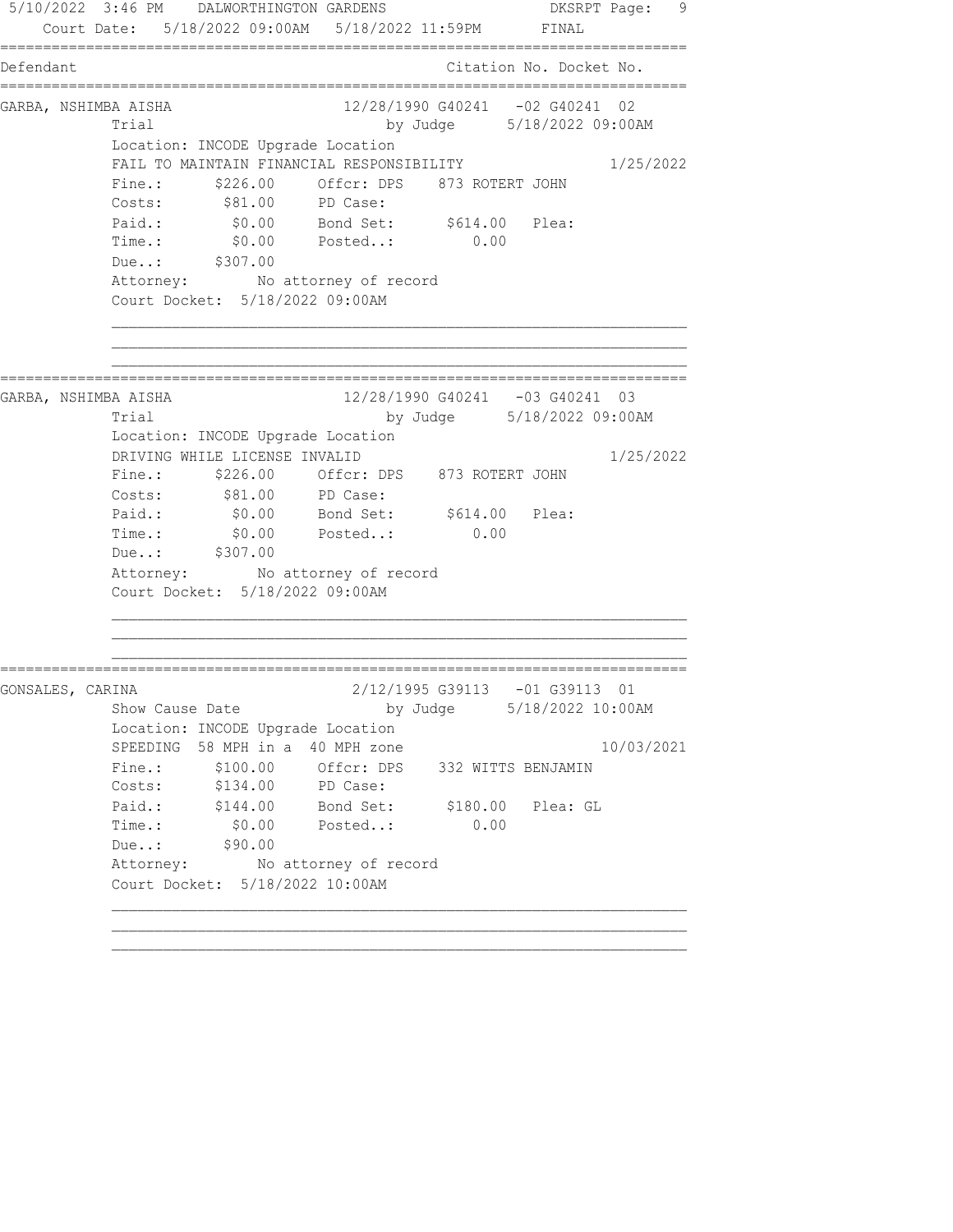5/10/2022 3:46 PM DALWORTHINGTON GARDENS DKSRPT Page: 10 Court Date: 5/18/2022 09:00AM 5/18/2022 11:59PM FINAL ================================================================================ Defendant Citation No. Docket No. ================================================================================ HALL, ZANETA NICOLE 12/05/1979 G20778 -02 G20778 02 SHOW CAUSE HEARING by Judge 5/18/2022 10:00AM Location: INCODE Upgrade Location FAIL TO MAINTAIN FINANCIAL RESPONSIBILITY 10/11/2016 Fine.:  $$226.00$  Offcr: DPS 322 BULLARD ADAM Costs: \$186.10 PD Case: Paid.: \$412.10 Bond Set: \$0.00 Plea: NC Time.: \$0.00 Posted..: 0.00 Due..: \$0.00 Attorney: No attorney of record Court Docket: 5/18/2022 10:00AM ================================================================================ HANDY, WILLIAM CLARK 3/31/1966 G37648 -01 G37648 01 Trial by Judge 5/18/2022 09:00AM Location: INCODE Upgrade Location DISPLAY EXPIRED REGISTRATION 4/24/2021 Fine.: \$51.00 Offcr: DPS 312 MILLER RYAN Costs: \$185.60 PD Case: Paid.:  $$0.00$  Bond Set:  $$473.20$  Plea: Time.:  $\frac{60.00}{2000}$  Posted..:  $\frac{60.00}{2000}$ Due..: \$236.60 Attorney: No attorney of record Court Docket: 5/18/2022 09:00AM ================================================================================ HANDY, WILLIAM CLARK 3/31/1966 G37648 -02 G37648 02 Trial by Judge 5/18/2022 09:00AM Location: INCODE Upgrade Location NO DRIVER'S LICENSE 4/24/2021 Fine.:  $$101.00$  Offcr: DPS 312 MILLER RYAN Costs: \$200.60 PD Case: Paid.: \$0.00 Bond Set: \$603.20 Plea: Time.: \$0.00 Posted..: 0.00 Due..: \$301.60 Attorney: No attorney of record Court Docket: 5/18/2022 09:00AM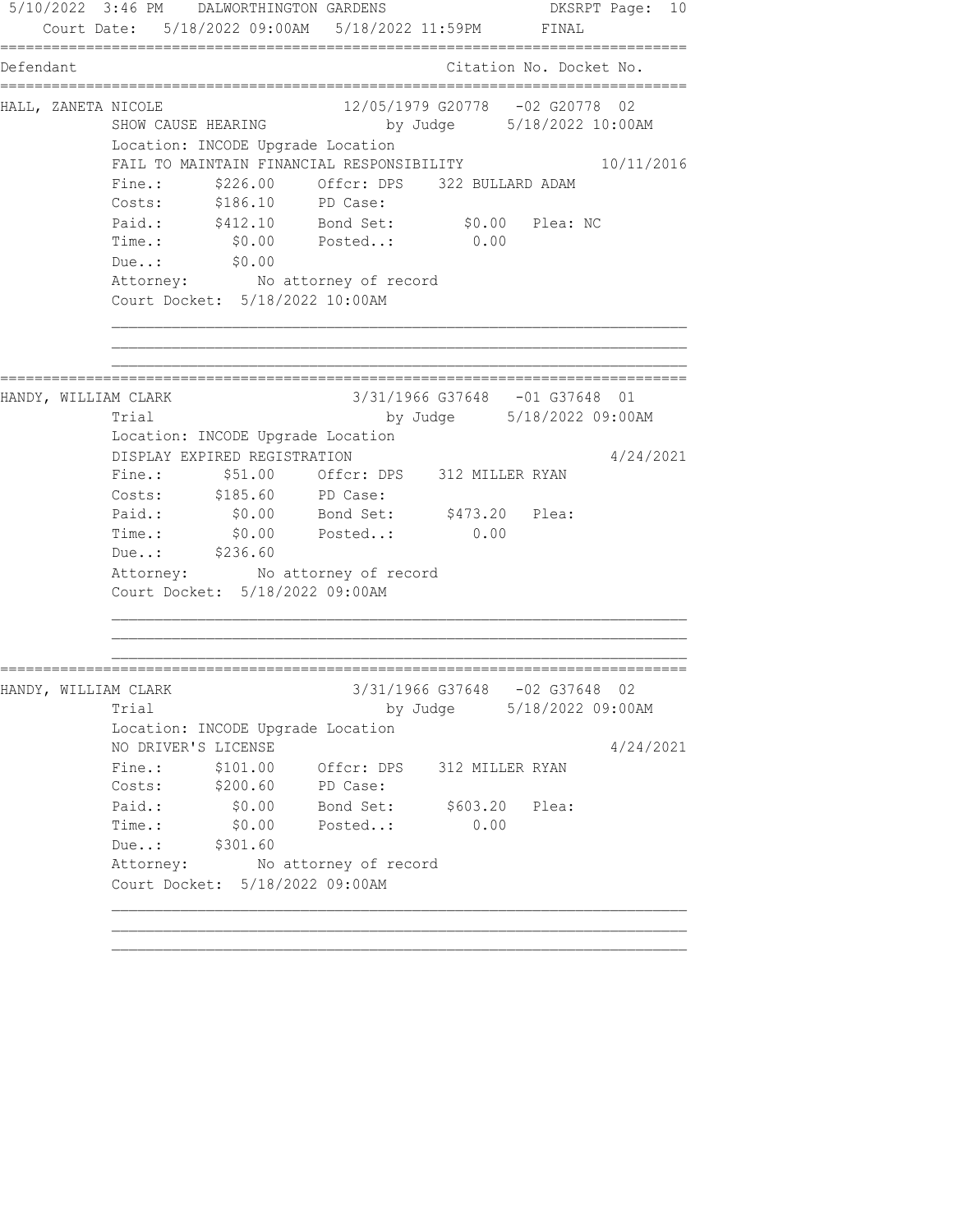5/10/2022 3:46 PM DALWORTHINGTON GARDENS DKSRPT Page: 11 Court Date: 5/18/2022 09:00AM 5/18/2022 11:59PM FINAL ================================================================================ Defendant Citation No. Docket No. ================================================================================ JACKSON, KHIRY MARCELLUS 2/08/1997 G36620 -01 G36620 01 U Trial by Judge 5/18/2022 09:00AM Location: INCODE Upgrade Location FAIL TO MAINTAIN FINANCIAL RESPONSIBILITY 3/13/2021 Fine.:  $$226.00$  Offcr: DPS 873 ROTERT JOHN Costs: \$251.10 PD Case: Paid.:  $$0.00$  Bond Set:  $$954.20$  Plea: Time.: \$0.00 Posted..: 954.20 Surety Bond Due..: \$477.10 Bond Posted: ANTHONY HOWL BAIL BONDS Attorney: No attorney of record Court Docket: 5/18/2022 09:00AM ================================================================================ JACKSON, KHIRY MARCELLUS 2/08/1997 G36620 -02 G36620 02 U Trial by Judge 5/18/2022 09:00AM Location: INCODE Upgrade Location SPEEDING 56 MPH in a 40 MPH zone  $3/13/2021$  Fine.: \$80.00 Offcr: DPS 873 ROTERT JOHN Costs: \$276.20 PD Case: Paid.: \$0.00 Bond Set: \$712.40 Plea: Time.: \$0.00 Posted..: 712.40 Surety Bond Due..: \$356.20 Bond Posted: ANTHONY HOWL BAIL BONDS Attorney: No attorney of record Court Docket: 5/18/2022 09:00AM ================================================================================ JARAMILLO, FRANCIS (12/28/1956 G37771 -01 G37771 01 Trial by Judge 5/18/2022 09:00AM Location: INCODE Upgrade Location DISPLAY EXPIRED REGISTRATION 6/22/2021 Fine.:  $$51.00$  Offcr: DPS 879 DAUGIRDA BRAD Costs: \$185.60 PD Case: Paid.:  $$0.00$  Bond Set:  $$473.20$  Plea: Time.: \$0.00 Posted..: 0.00 Due..: \$236.60 Attorney: No attorney of record Court Docket: 5/18/2022 09:00AM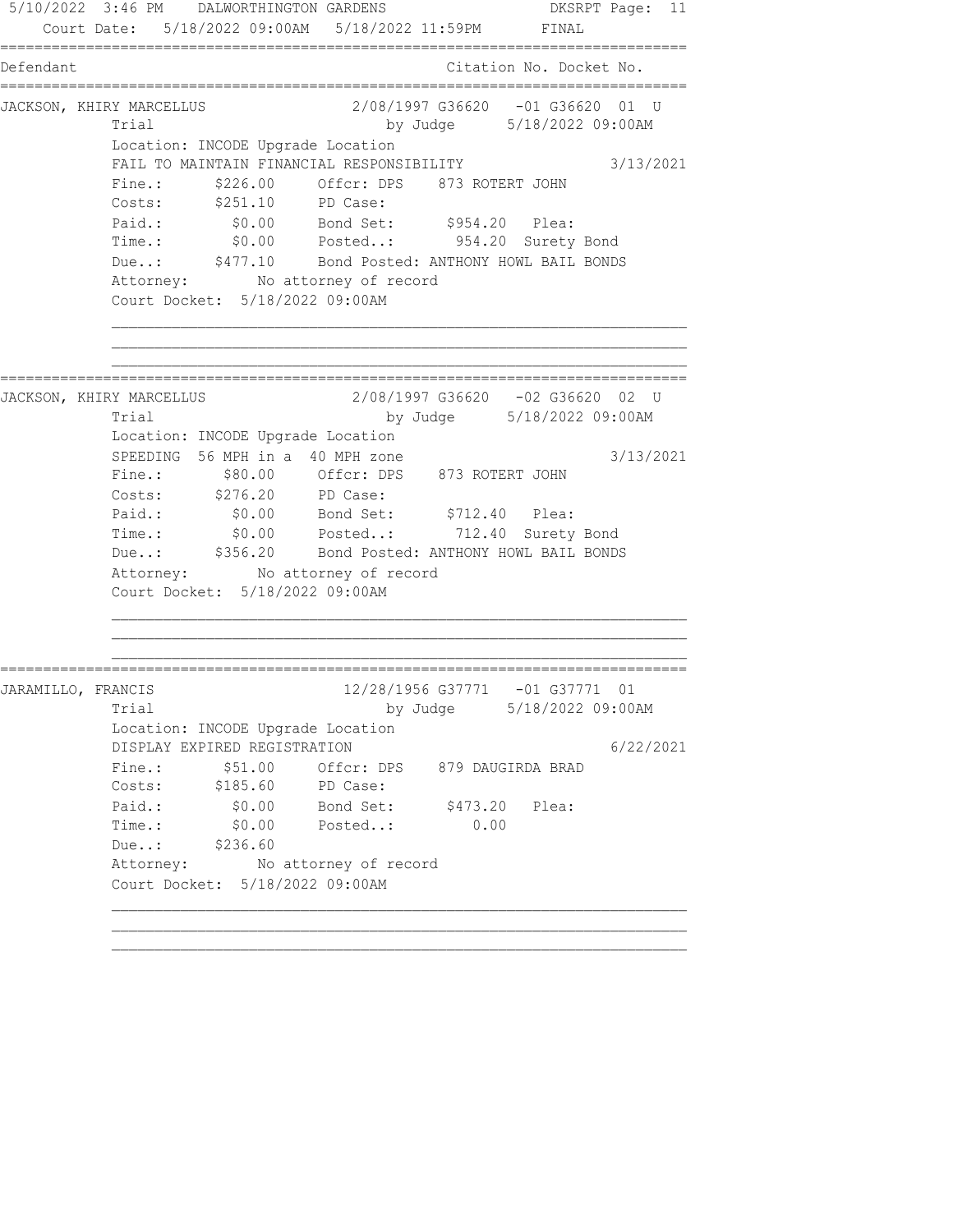5/10/2022 3:46 PM DALWORTHINGTON GARDENS DKSRPT Page: 12 Court Date: 5/18/2022 09:00AM 5/18/2022 11:59PM FINAL ================================================================================ Defendant Citation No. Docket No. ================================================================================ JARAMILLO, FRANCIS 12/28/1956 G37771 -02 G37771 02 Trial by Judge 5/18/2022 09:00AM Location: INCODE Upgrade Location NO DRIVER'S LICENSE 6/22/2021 Fine.: \$101.00 Offcr: DPS 879 DAUGIRDA BRAD Costs: \$200.60 PD Case: Paid.: \$0.00 Bond Set: \$603.20 Plea: Time.: \$0.00 Posted..: 0.00 Due..: \$301.60 Attorney: No attorney of record Court Docket: 5/18/2022 09:00AM ================================================================================ JOHNSON, CHERYL DENICE 11/06/1965 G39533 -02 G39533 02<br>SHOW CAUSE HEARING by Judge 5/18/2022 10:00 by Judge 5/18/2022 10:00AM Location: INCODE Upgrade Location DRIVING WHILE LICENSE INVALID 9/25/2021 Fine.: \$226.00 Offcr: DPS 338 BASS MICHAEL Costs:  $$81.00$  PD Case: Paid.: \$0.00 Bond Set: \$0.00 Plea: GL Time.: \$307.00 Posted..: 0.00 Due..: \$0.00 Attorney: No attorney of record Court Docket: 5/18/2022 10:00AM ================================================================================ JOHNSON, DRAKE ANTHONY 10/22/2004 G38469 -01 G38469 01 M SHOW CAUSE HEARING by Judge 5/18/2022 10:00AM Location: INCODE Upgrade Location SPEEDING 55 MPH in a 40 MPH zone 10/25/2021 Fine.:  $$85.00$  Offcr: DPS 863 STINSON BRITT Costs: \$134.00 PD Case: Paid.: \$144.00 Bond Set: \$150.00 Plea: NC Time.: \$0.00 Posted..: 0.00 Due..: \$75.00 Attorney: No attorney of record Court Docket: 5/18/2022 10:00AM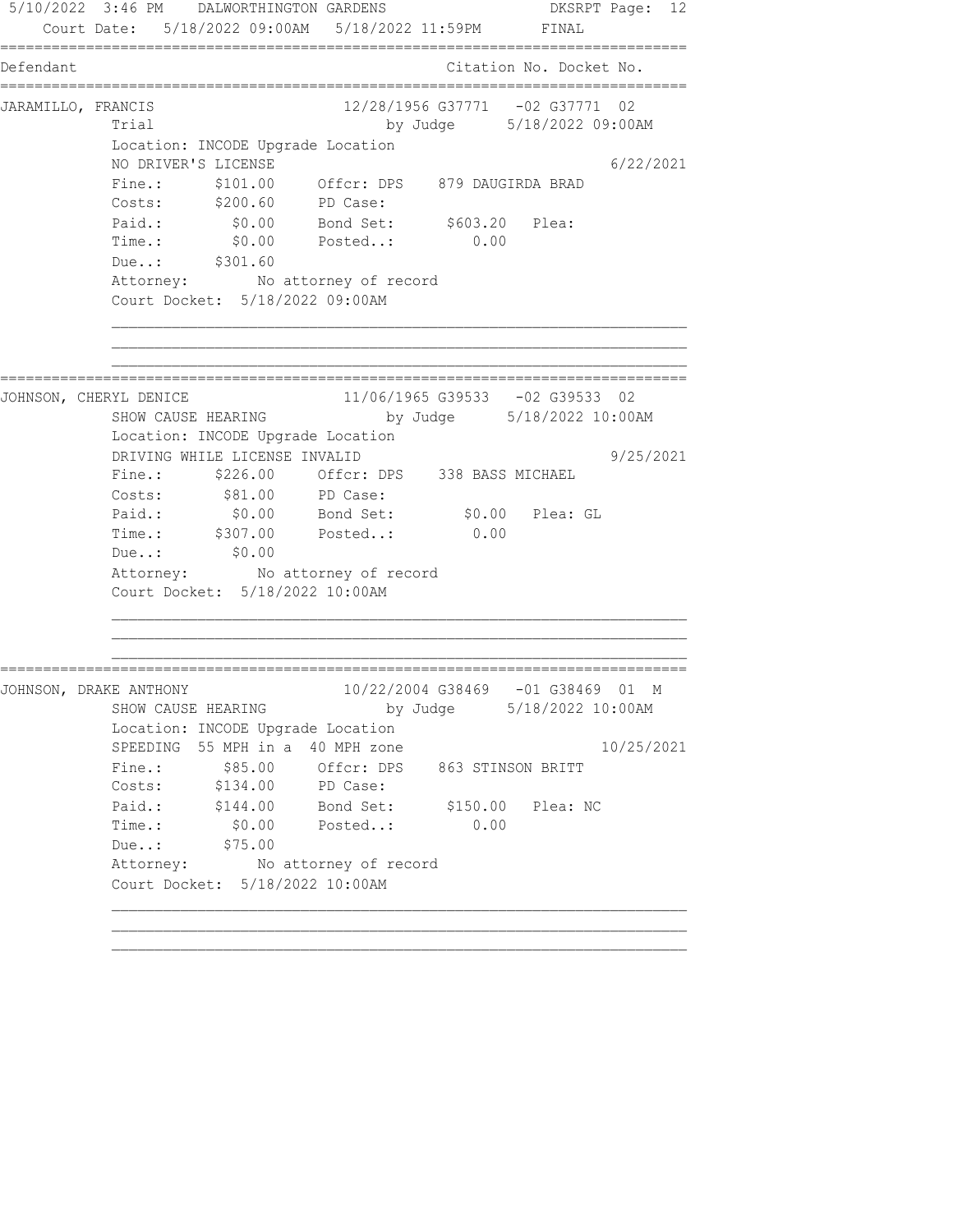5/10/2022 3:46 PM DALWORTHINGTON GARDENS DKSRPT Page: 13 Court Date: 5/18/2022 09:00AM 5/18/2022 11:59PM FINAL ================================================================================ Defendant Citation No. Docket No. ================================================================================ KELMAN, KATHRYN ELLYN 2/23/1994 G38455 -01 G38455 01 SHOW CAUSE HEARING by Judge 5/18/2022 10:00AM Location: INCODE Upgrade Location SPEEDING 59 MPH in a 40 MPH zone 10/21/2021 Fine.: \$105.00 Offcr: DPS 873 ROTERT JOHN Costs: \$134.00 PD Case: Paid.: \$144.00 Bond Set: \$190.00 Plea: NC Time.: \$0.00 Posted..: 0.00 Due..: \$95.00 Attorney: No attorney of record Court Docket: 5/18/2022 10:00AM ================================================================================ LAWRENCE, BRIAN 5/29/2001 G35835 -01 G35835 01 M Trial by Judge 5/18/2022 09:00AM Location: INCODE Upgrade Location SPEEDING 55 MPH in a 40 MPH zone  $9/16/2020$  Fine.: \$75.00 Offcr: DPS 344 RYAN SHELBY Costs: \$261.70 PD Case: Paid.:  $$0.00$  Bond Set:  $$673.40$  Plea: Time.:  $$0.00$  Posted..: 0.00 Due..: \$336.70 Attorney: No attorney of record Court Docket: 5/18/2022 09:00AM ================================================================================ LAWRENCE, ISRAEL DORAN 1/24/1997 G39342 -01 G39342 01 Trial by Judge 5/18/2022 09:00AM Location: INCODE Upgrade Location SPEEDING 76 MPH in a 40 MPH zone 3/27/2022 Fine.: \$180.00 Offcr: DPS 332 WITTS BENJAMIN Costs: \$134.00 PD Case: Paid.: \$0.00 Bond Set: \$628.00 Plea: Time.: \$0.00 Posted..: 0.00 Due..: \$314.00 Attorney: No attorney of record Court Docket: 5/18/2022 09:00AM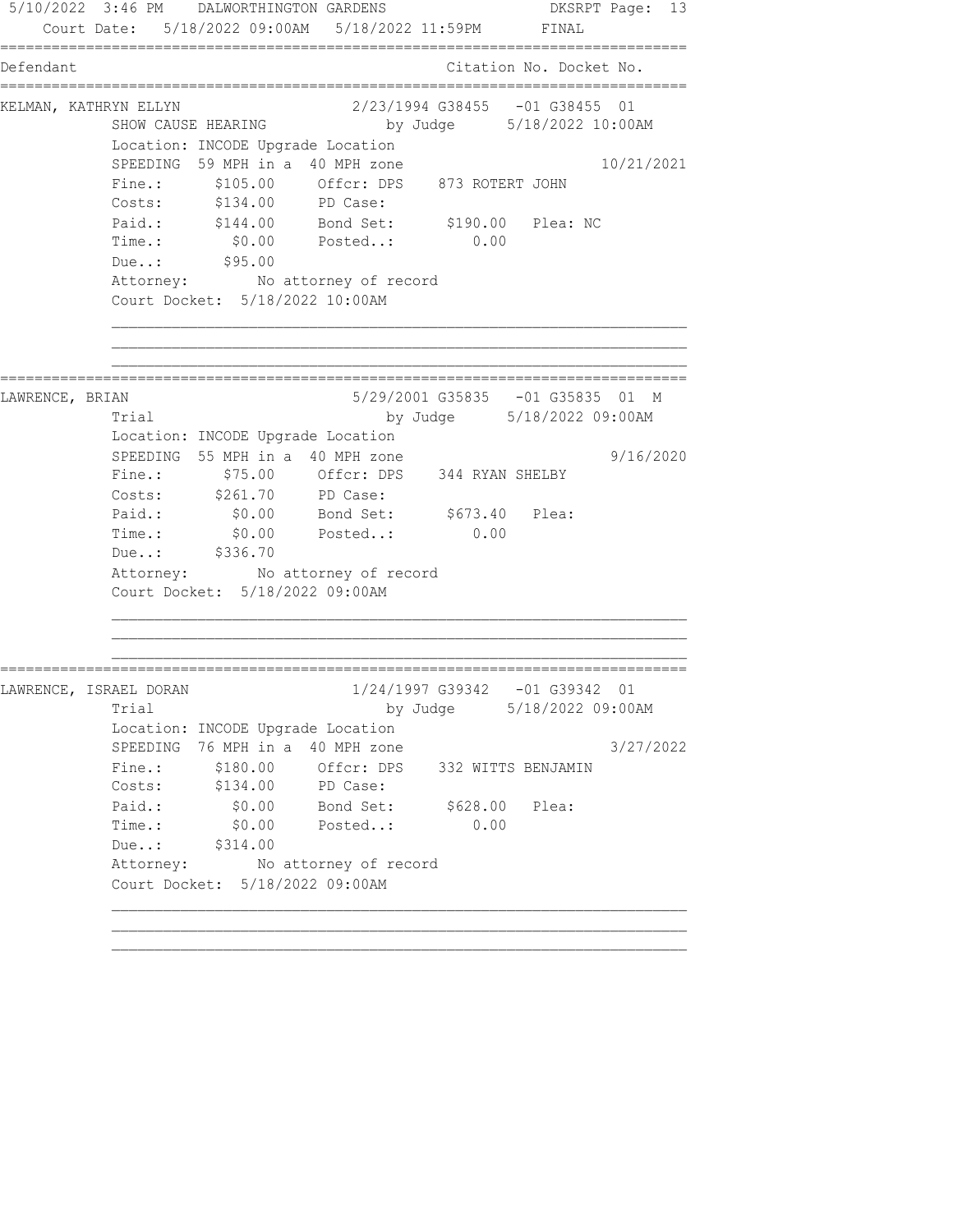5/10/2022 3:46 PM DALWORTHINGTON GARDENS DKSRPT Page: 14 Court Date: 5/18/2022 09:00AM 5/18/2022 11:59PM FINAL ================================================================================ Defendant Citation No. Docket No. ================================================================================ LEDESMA, ELIZABETH 5/05/1989 G37403 -02 G37403 02 SHOW CAUSE HEARING by Judge 5/18/2022 10:00AM Location: INCODE Upgrade Location FAIL TO MAINTAIN FINANCIAL RESPONSIBILITY 7/02/2021 Fine.:  $$226.00$  Offcr: DPS 332 WITTS BENJAMIN Costs:  $$81.00$  PD Case: Paid.: \$307.00 Bond Set: \$0.00 Plea: GL Time.: \$0.00 Posted..: 0.00 Due..: \$0.00 Attorney: No attorney of record Court Docket: 5/18/2022 10:00AM ================================================================================ LEMANSKI, MARVIN GILBERT III Trial by Judge 5/18/2022 09:00AM Location: INCODE Upgrade Location DISPLAY EXPIRED REGISTRATION 11/05/2021 Fine.: \$51.00 Offcr: DPS 872 BEDFORD SCOTT Costs:  $$81.00$  PD Case: Paid.: \$0.00 Bond Set: \$264.00 Plea: NC Paid.: \$0.00 Bond Set: \$264.00<br>Time.: \$0.00 Posted..: 0.00 Due..: \$132.00 Attorney: No attorney of record Court Docket: 5/18/2022 09:00AM ================================================================================ MACIAS RODRIGUEZ, ADAL ALFREDO 9/03/1998 G39177 -01 G39177 01 U SHOW CAUSE HEARING by Judge 5/18/2022 10:00AM Location: INCODE Upgrade Location SPEEDING 64 MPH in a 45 MPH zone 11/11/2021 Fine.: \$105.00 Offcr: DPS 332 WITTS BENJAMIN Costs: \$134.00 PD Case: Paid.: \$144.00 Bond Set: \$190.00 Plea: GL Time.: \$0.00 Posted..: 0.00 TIME.: \$0.00<br>Due..: \$95.00 Attorney: No attorney of record Court Docket: 5/18/2022 10:00AM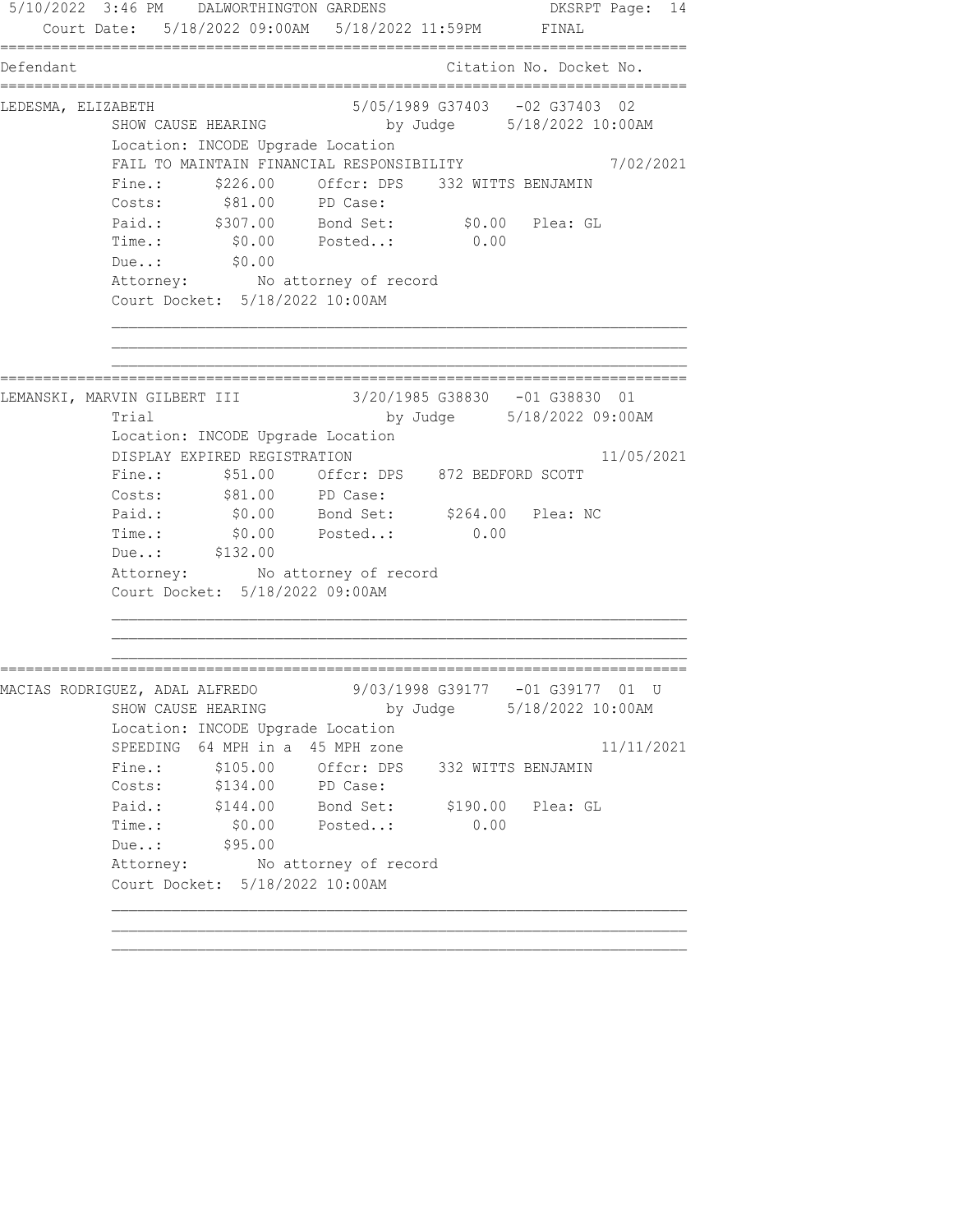5/10/2022 3:46 PM DALWORTHINGTON GARDENS DKSRPT Page: 15 Court Date: 5/18/2022 09:00AM 5/18/2022 11:59PM FINAL ================================================================================ Defendant Citation No. Docket No. ================================================================================ MAGBY, GARRETT EDWARD 6/09/2000 G31115 -01 G31115 01 M Trial by Judge 5/18/2022 10:00AM Location: INCODE Upgrade Location SPEEDING 61 MPH in a 40 MPH zone  $4/12/2019$  Fine.: \$104.90 Offcr: DPS 302 FIKE WILLIAM Costs: \$246.80 PD Case: Paid.: \$0.00 Bond Set: \$403.40 Plea: GL Time.: \$150.00 Posted..: 0.00 Due..: \$201.70 Attorney: No attorney of record Court Docket: 5/18/2022 10:00AM ================================================================================ MAGBY, GARRETT EDWARD 5/09/2000 G31115 -02 G31115 02 M Trial by Judge 5/18/2022 10:00AM Location: INCODE Upgrade Location NO DRIVER'S LICENSE 4/12/2019 Fine.: \$100.90 Offcr: DPS 302 FIKE WILLIAM Costs: \$202.70 PD Case: Paid.: \$0.00 Bond Set: \$307.20 Plea: GL Paid.: \$0.00 Bond Set: \$307.20 Plea: GL<br>Time.: \$150.00 Posted..: 0.00 Due..: \$153.60 Attorney: No attorney of record Court Docket: 5/18/2022 10:00AM ================================================================================ MAGBY, GARRETT EDWARD 5/09/2000 G31115V -01 G31115V 01 M Trial by Judge 5/18/2022 10:00AM Location: INCODE Upgrade Location VIOLATE PROMISE TO APPEAR 5/10/2019 Fine.:  $$93.00$  Offcr: CT CT6 Ma Sandra Costs: \$236.60 PD Case: Paid.: \$0.00 Bond Set: \$359.20 Plea: GL Time.: \$150.00 Posted..: 0.00 Due..: \$179.60 Attorney: No attorney of record Court Docket: 5/18/2022 10:00AM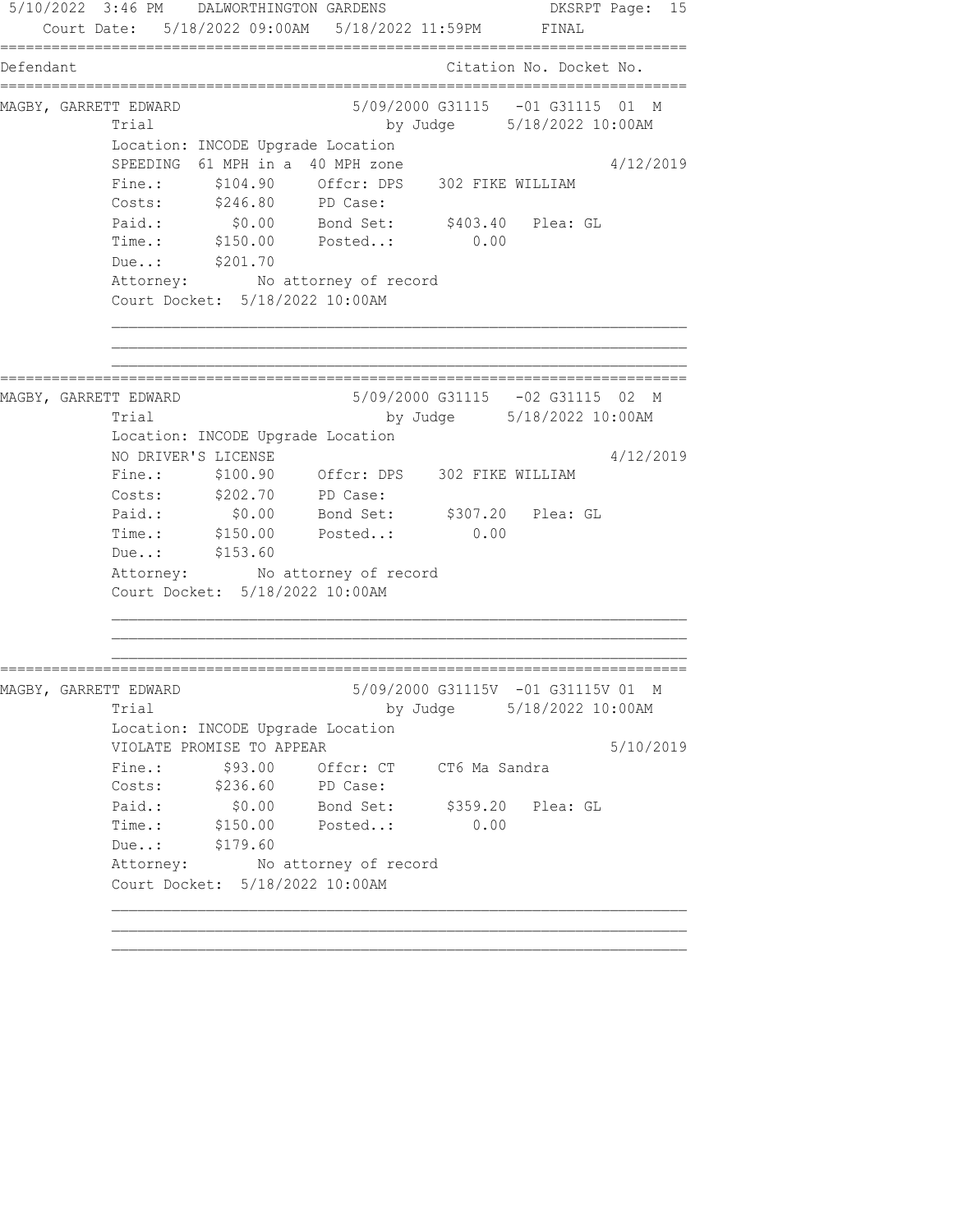5/10/2022 3:46 PM DALWORTHINGTON GARDENS DKSRPT Page: 16 Court Date: 5/18/2022 09:00AM 5/18/2022 11:59PM FINAL ================================================================================ Defendant Citation No. Docket No. ================================================================================ MAGBY, GARRETT EDWARD 6/09/2000 G31115F -02 G31115F 02 M Trial by Judge 5/18/2022 10:00AM Location: INCODE Upgrade Location FAILURE TO APPEAR 5/10/2019 Fine.: \$126.00 Offcr: CT CT6 Ma Sandra Costs: \$203.60 PD Case: Paid.: \$0.00 Bond Set: \$359.20 Plea: GL Time.: \$150.00 Posted..: 0.00 Due..: \$179.60 Attorney: No attorney of record Court Docket: 5/18/2022 10:00AM ================================================================================ MAKKI, ABDULWAHAB ALLAELDIN 1/08/1999 G39061 -01 G39061 01 U Trial by Judge 5/18/2022 10:00AM Location: INCODE Upgrade Location SPEEDING  $62$  MPH in a 40 MPH zone  $9/05/2021$  Fine.: \$110.00 Offcr: DPS 338 BASS MICHAEL Costs: \$194.00 PD Case: Paid.: \$0.00 Bond Set: \$608.00 Plea: Time.:  $$0.00$  Posted..: 0.00 Due..: \$304.00 Attorney: No attorney of record Court Docket: 5/18/2022 10:00AM ================================================================================ MARTIN, RANDY LEMON 9/29/1990 G36077 -01 G36077 01 Trial by Judge 5/18/2022 10:00AM Location: INCODE Upgrade Location SPEEDING  $61$  MPH in a 45 MPH zone  $9/16/2020$ Fine.:  $$80.00$  Offcr: DPS 872 BEDFORD SCOTT Costs: \$313.20 PD Case: Paid.: \$0.00 Bond Set: \$786.40 Plea: Time.: \$0.00 Posted..: 0.00 Due..: \$393.20 Attorney: No attorney of record Court Docket: 5/18/2022 10:00AM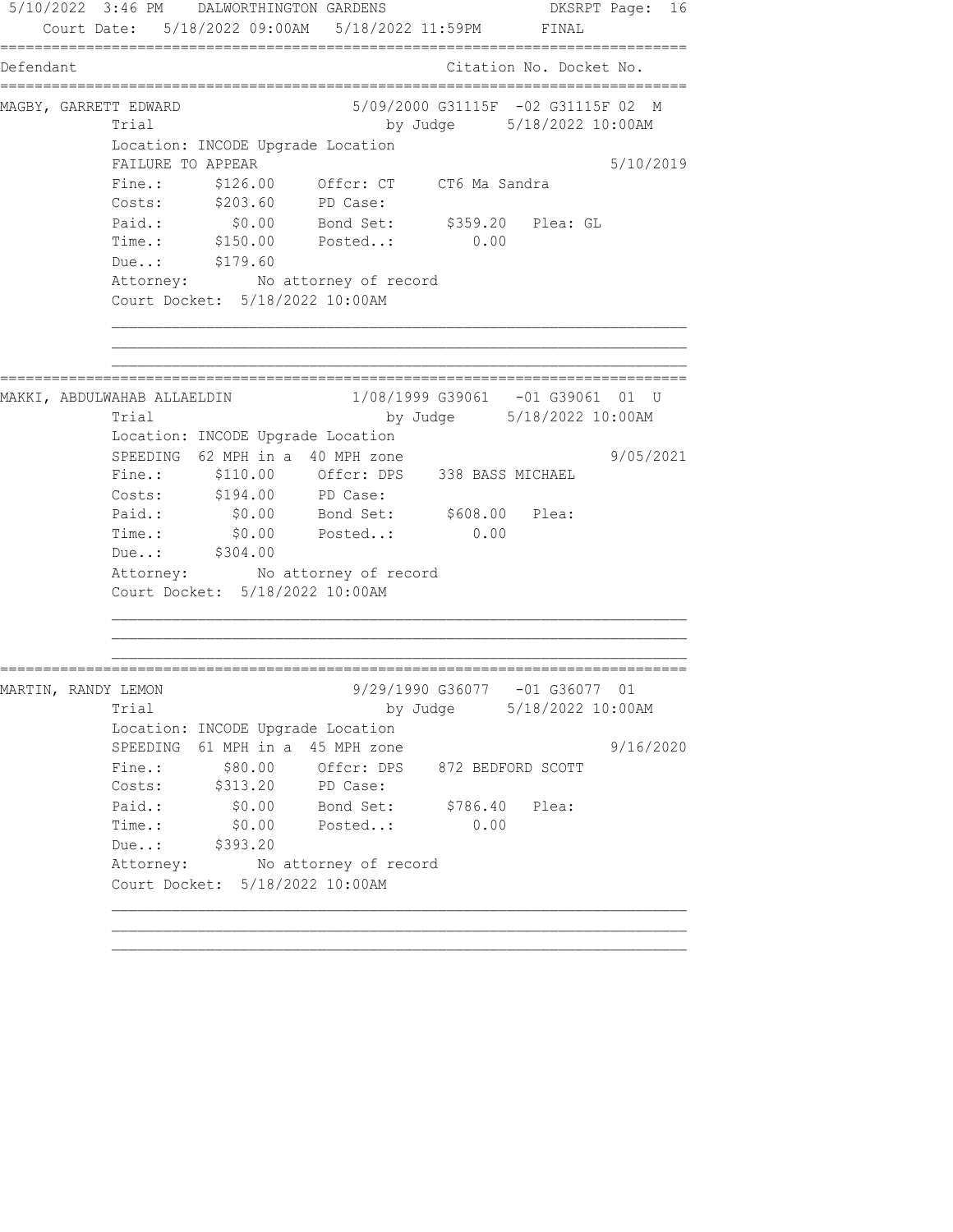5/10/2022 3:46 PM DALWORTHINGTON GARDENS DKSRPT Page: 17 Court Date: 5/18/2022 09:00AM 5/18/2022 11:59PM FINAL ================================================================================ Defendant Citation No. Docket No. ================================================================================ MCCHRISTON, EMMERSON JR 9/07/1986 G37323 -01 G37323 01 Trial by Judge 5/18/2022 10:00AM Location: INCODE Upgrade Location FAIL TO MAINTAIN FINANCIAL RESPONSIBLITY 3RD 5/18/2021 Fine.:  $$476.00$  Offcr: DPS 332 WITTS BENJAMIN Costs: \$313.10 PD Case: Paid.: \$0.00 Bond Set: \$1,578.20 Plea: Time.: \$0.00 Posted..: 0.00 Due..: \$789.10 Attorney: No attorney of record Court Docket: 5/18/2022 10:00AM ================================================================================ MCCORKLE, DONTE DIMITRI 7/30/1999 G37752 -01 G37752 01 U by Judge 5/18/2022 10:00AM Location: INCODE Upgrade Location FAIL TO MAINTAIN FINANCIAL RESPONSIBILTY-2 6/14/2021 Fine.: \$376.00 Offcr: DPS 346 BASS AUSTIN Costs:  $$81.00$  PD Case: Paid.: \$457.00 Bond Set: \$0.00 Plea: NC Time.:  $$0.00$  Posted..: 0.00 Due..: \$0.00 Due..:  $$0.00$ <br>Attorney: No attorney of record Court Docket: 5/18/2022 10:00AM ================================================================================ MCVEY, LASHEA DIONTE 8/27/1987 G37008 -01 G37008 01 Trial by Judge 5/18/2022 10:00AM Location: INCODE Upgrade Location FAIL TO MAINTAIN FINANCIAL RESPONSIBILITY 10/14/2020 Fine.:  $$226.00$  Offcr: DPS 332 WITTS BENJAMIN Costs: \$266.10 PD Case: Paid.: \$143.33 Bond Set: \$697.54 Plea: NC Time.: \$0.00 Posted..: 0.00 Due..: \$348.77 Attorney: No attorney of record Court Docket: 5/18/2022 10:00AM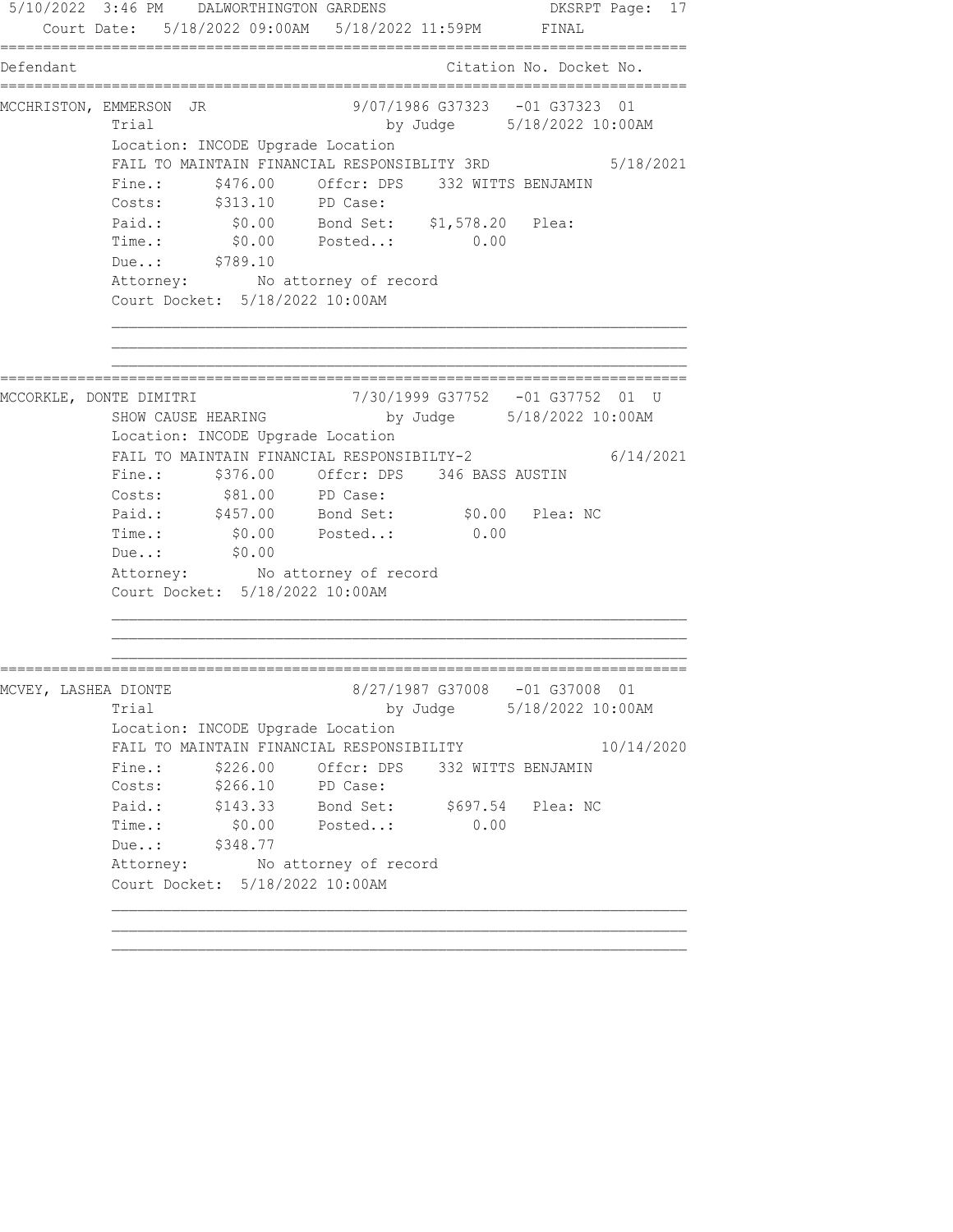5/10/2022 3:46 PM DALWORTHINGTON GARDENS DKSRPT Page: 18 Court Date: 5/18/2022 09:00AM 5/18/2022 11:59PM FINAL ================================================================================ Defendant Citation No. Docket No. ================================================================================ MCVEY, LASHEA DIONTE 6/27/1987 G37008 -02 G37008 02 Trial by Judge 5/18/2022 10:00AM Location: INCODE Upgrade Location DRIVING WHILE LICENSE INVALID 10/14/2020 Fine.: \$226.00 Offcr: DPS 332 WITTS BENJAMIN Costs: \$266.10 PD Case: Paid.: \$143.33 Bond Set: \$697.54 Plea: NC Time.: \$0.00 Posted..: 0.00 Due..: \$348.77 Attorney: No attorney of record Court Docket: 5/18/2022 10:00AM ================================================================================ MCVEY, LASHEA DIONTE 8/27/1987 G37008 -03 G37008 03 Trial by Judge 5/18/2022 10:00AM Location: INCODE Upgrade Location DEFECTIVE HEAD LAMP(S) 10/14/2020 Fine.: \$73.00 Offcr: DPS 332 WITTS BENJAMIN Costs: \$289.10 PD Case: Paid.: \$143.33 Bond Set: \$437.54 Plea: NC Paid.: \$143.33 Bond Set: \$437.54<br>Time.: \$0.00 Posted..: 0.00 Due..: \$218.77 Attorney: No attorney of record Court Docket: 5/18/2022 10:00AM ================================================================================ MENDENALL, RYAN CURTIS 6/19/1990 G37682 -02 G37682 02 Trial by Judge 5/18/2022 10:00AM Location: INCODE Upgrade Location SPEEDING 55 MPH in a 40 MPH zone  $5/11/2021$ Fine.:  $$75.00$  Offcr: DPS 873 ROTERT JOHN Costs: \$184.00 PD Case: Paid.: \$168.00 Bond Set: \$182.00 Plea: NC Time.: \$0.00 Posted..: 0.00 TIME.: \$0.00<br>Due..: \$91.00 Attorney: No attorney of record Court Docket: 5/18/2022 10:00AM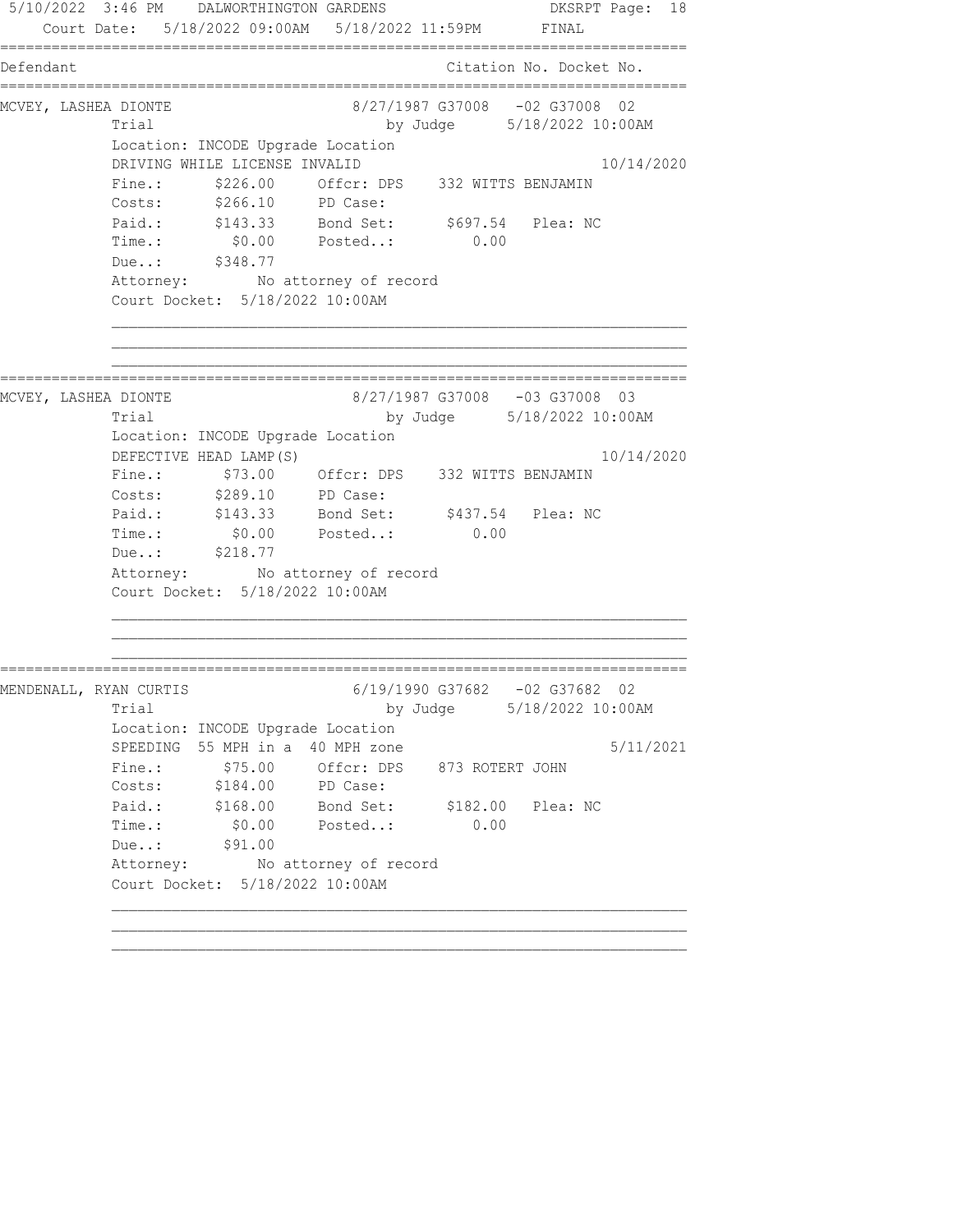5/10/2022 3:46 PM DALWORTHINGTON GARDENS DKSRPT Page: 19 Court Date: 5/18/2022 09:00AM 5/18/2022 11:59PM FINAL ================================================================================ Defendant Citation No. Docket No. ================================================================================ MENDENALL, RYAN CURTIS 6/19/1990 G37682 -03 G37682 03 Trial by Judge 5/18/2022 10:00AM Location: INCODE Upgrade Location DISPLAY EXPIRED REGISTRATION 5/11/2021 Fine.:  $$51.00$  Offcr: DPS 873 ROTERT JOHN Costs: \$131.00 PD Case: Paid.: \$0.00 Bond Set: \$364.00 Plea: NC Time.: \$0.00 Posted..: 0.00 Due..: \$182.00 Attorney: No attorney of record Court Docket: 5/18/2022 10:00AM ================================================================================ MOORE, BRIANA MARIE 9/09/1985 G30794 -01 G30794 01 Trial by Judge 5/18/2022 10:00AM Location: INCODE Upgrade Location DRIVING WHILE LICENSE INVALID 6/02/2019 Fine.: \$226.00 Offcr: DPS 337 LUU FOX Costs: \$314.10 PD Case: Paid.: \$0.00 Bond Set: \$120.20 Plea: NC Time.: \$480.00 Posted..: 0.00 Due..: \$60.10 Attorney: No attorney of record Court Docket: 5/18/2022 10:00AM ================================================================================ MOORE, BRIANA MARIE 9/09/1985 G30794 -02 G30794 02 Trial by Judge 5/18/2022 10:00AM Location: INCODE Upgrade Location FAIL TO MAINTAIN FINANCIAL RESPONSIBILITY 6/02/2019 Fine.: \$226.00 Offcr: DPS 337 LUU FOX Costs: \$314.10 PD Case: Paid.: \$0.00 Bond Set: \$270.20 Plea: NC Time.: \$405.00 Posted..: 0.00 Due..: \$135.10 Attorney: No attorney of record Court Docket: 5/18/2022 10:00AM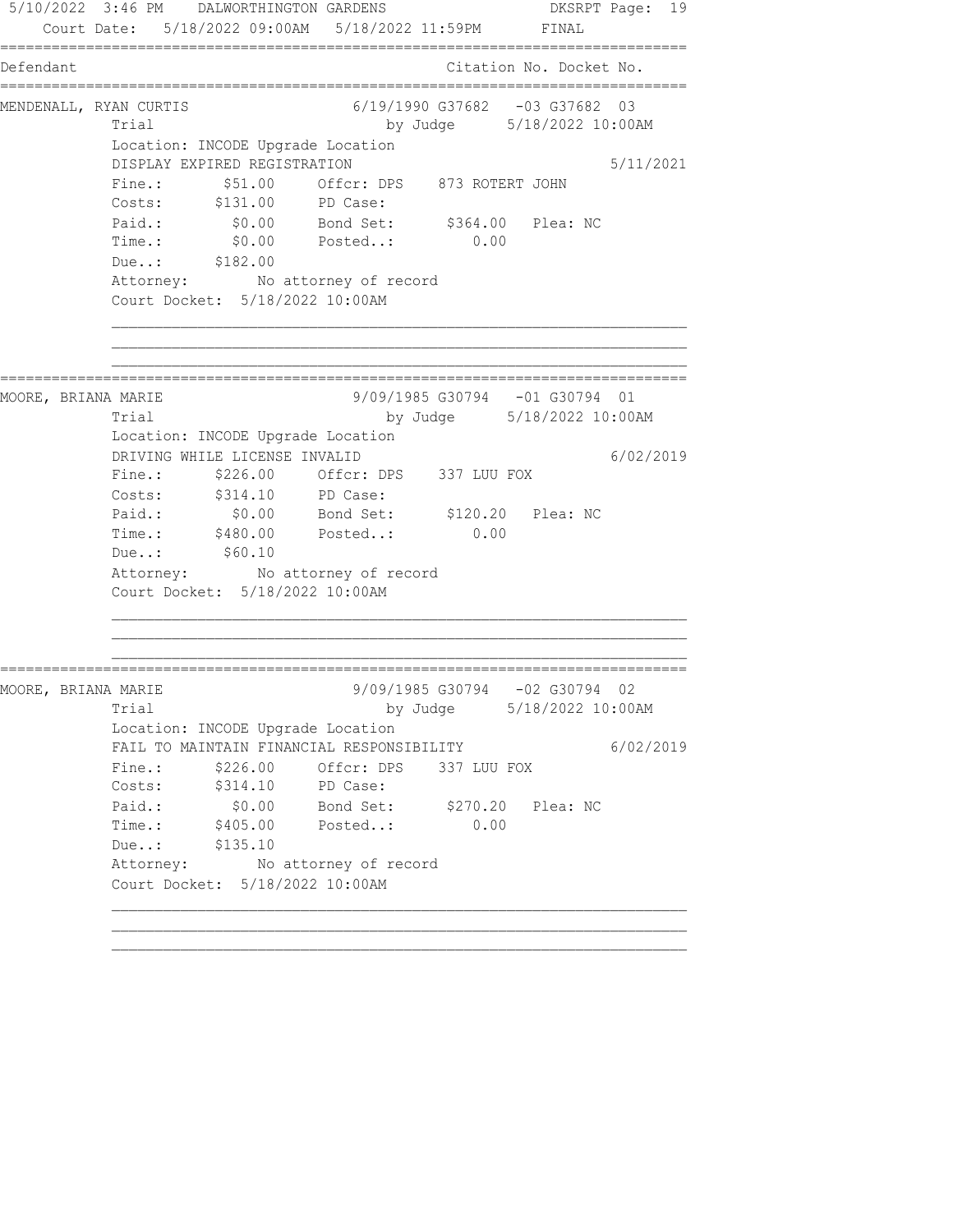5/10/2022 3:46 PM DALWORTHINGTON GARDENS DKSRPT Page: 20 Court Date: 5/18/2022 09:00AM 5/18/2022 11:59PM FINAL ================================================================================ Defendant Citation No. Docket No. ================================================================================ MOORE, BRIANA MARIE 2008 19/09/1985 G30794F -01 G30794F 01 Trial by Judge 5/18/2022 10:00AM Location: INCODE Upgrade Location FAILURE TO APPEAR 7/01/2019 Fine.: \$126.00 Offcr: CT CT6 Ma Sandra Costs: \$277.60 PD Case: Paid.: \$0.00 Bond Set: \$807.20 Plea: NC Time.: \$0.00 Posted..: 0.00 Due..: \$403.60 Attorney: No attorney of record Court Docket: 5/18/2022 10:00AM ================================================================================ NASH, CORDELL DONTE  $11/14/1989$  G39240 -01 G39240 01 Trial by Judge 5/18/2022 10:00AM Location: INCODE Upgrade Location DEFECTIVE TAIL LAMP(S) 12/19/2021 Fine.: \$63.00 Offcr: DPS 332 WITTS BENJAMIN Costs: \$134.00 PD Case: Paid.: \$100.00 Bond Set: \$194.00 Plea: NC Time.:  $$0.00$  Posted..: 0.00 Time.: \$0.00<br>Due..: \$97.00 Attorney: No attorney of record Court Docket: 5/18/2022 10:00AM ================================================================================ NASH, CORDELL DONTE 11/14/1989 G39240 -02 G39240 02 Trial by Judge 5/18/2022 10:00AM Location: INCODE Upgrade Location DISPLAY EXPIRED REGISTRATION 12/19/2021 Fine.:  $$51.00$  Offcr: DPS 332 WITTS BENJAMIN Costs:  $$81.00$  PD Case: Paid.: \$0.00 Bond Set: \$264.00 Plea: NC Time.: \$0.00 Posted..: 0.00 Due..: \$132.00 Attorney: No attorney of record Court Docket: 5/18/2022 10:00AM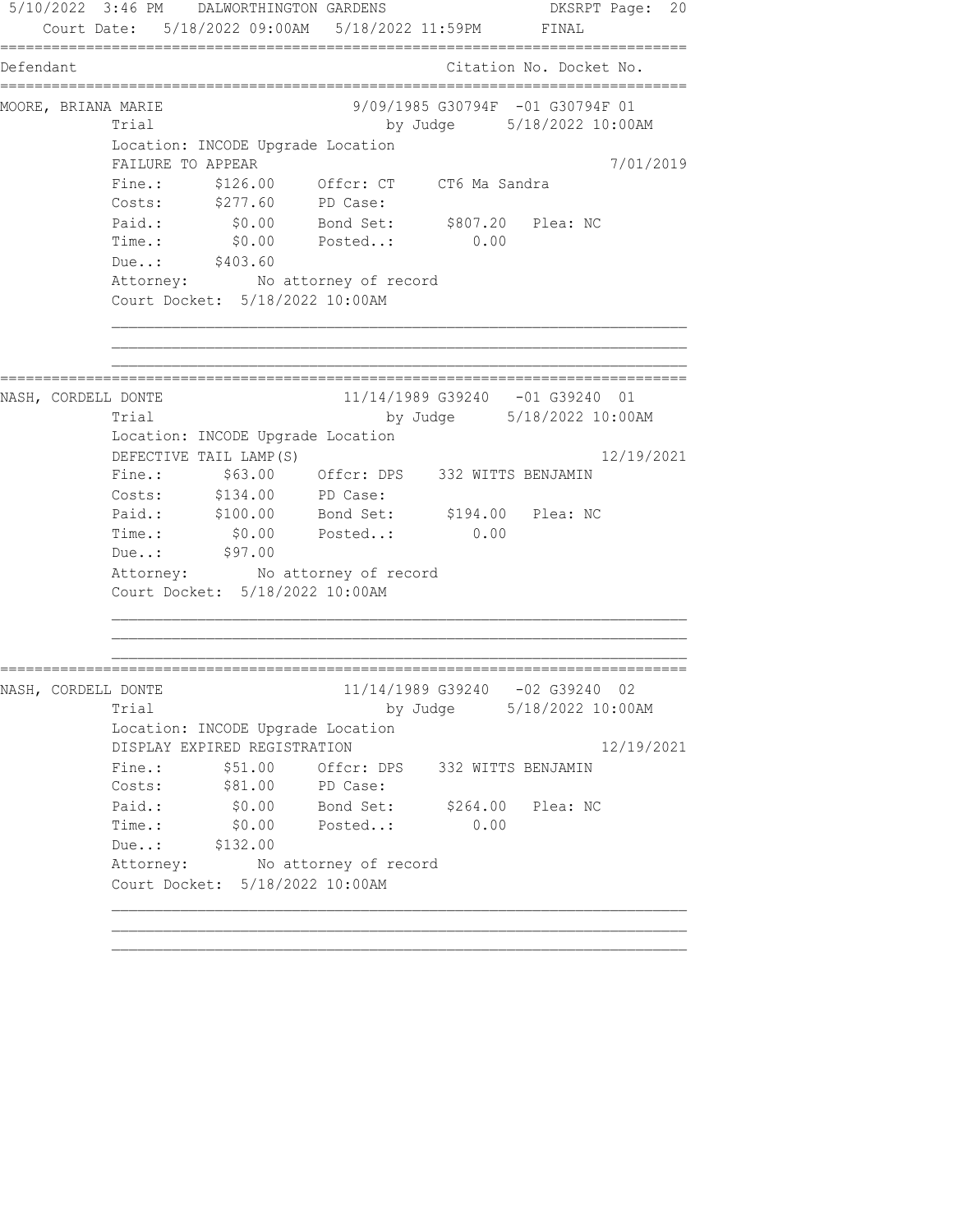5/10/2022 3:46 PM DALWORTHINGTON GARDENS DKSRPT Page: 21 Court Date: 5/18/2022 09:00AM 5/18/2022 11:59PM FINAL ================================================================================ Defendant Citation No. Docket No. ================================================================================ NICHOLS, BRANDON ANTONY 69/15/1999 G36059 -01 G36059 01 M Trial by Judge 5/18/2022 10:00AM Location: INCODE Upgrade Location SPEEDING SCHOOL ZONE 30 MPH in a 20 MPH zone 9/11/2020 Fine.:  $$50.00$  Offcr: DPS 872 BEDFORD SCOTT Costs: \$269.70 PD Case: Paid.: \$200.00 Bond Set: \$239.40 Plea: GL Time.: \$0.00 Posted..: 0.00 Due..: \$119.70 Attorney: No attorney of record Court Docket: 5/18/2022 10:00AM ================================================================================ NORICE, NIYANNI KINNA 6/22/2005 G37824 -01 G37824 01 J by Judge 5/18/2022 10:00AM Location: INCODE Upgrade Location SPEEDING 62 MPH in a 40 MPH zone  $7/09/2021$  Fine.: \$110.00 Offcr: DPS 346 BASS AUSTIN Costs: \$134.00 PD Case: Paid.: \$244.00 Bond Set: \$0.00 Plea: NC Time.:  $$0.00$  Posted..: 0.00 Due..: \$0.00 Due..: \$0.00<br>Attorney: No attorney of record Court Docket: 5/18/2022 10:00AM ================================================================================ NORICE, NIYANNI KINNA 6/22/2005 G37824 -02 G37824 02 J by Judge 5/18/2022 10:00AM Location: INCODE Upgrade Location VIOLATE DL RESTRICTION 7/09/2021 Fine.: \$75.00 Offcr: DPS 346 BASS AUSTIN Costs:  $$81.00$  PD Case: Paid.: \$156.00 Bond Set: \$0.00 Plea: NC Time.: \$0.00 Posted..: 0.00 Due..: \$0.00 Due..: \$0.00<br>Attorney: No attorney of record Court Docket: 5/18/2022 10:00AM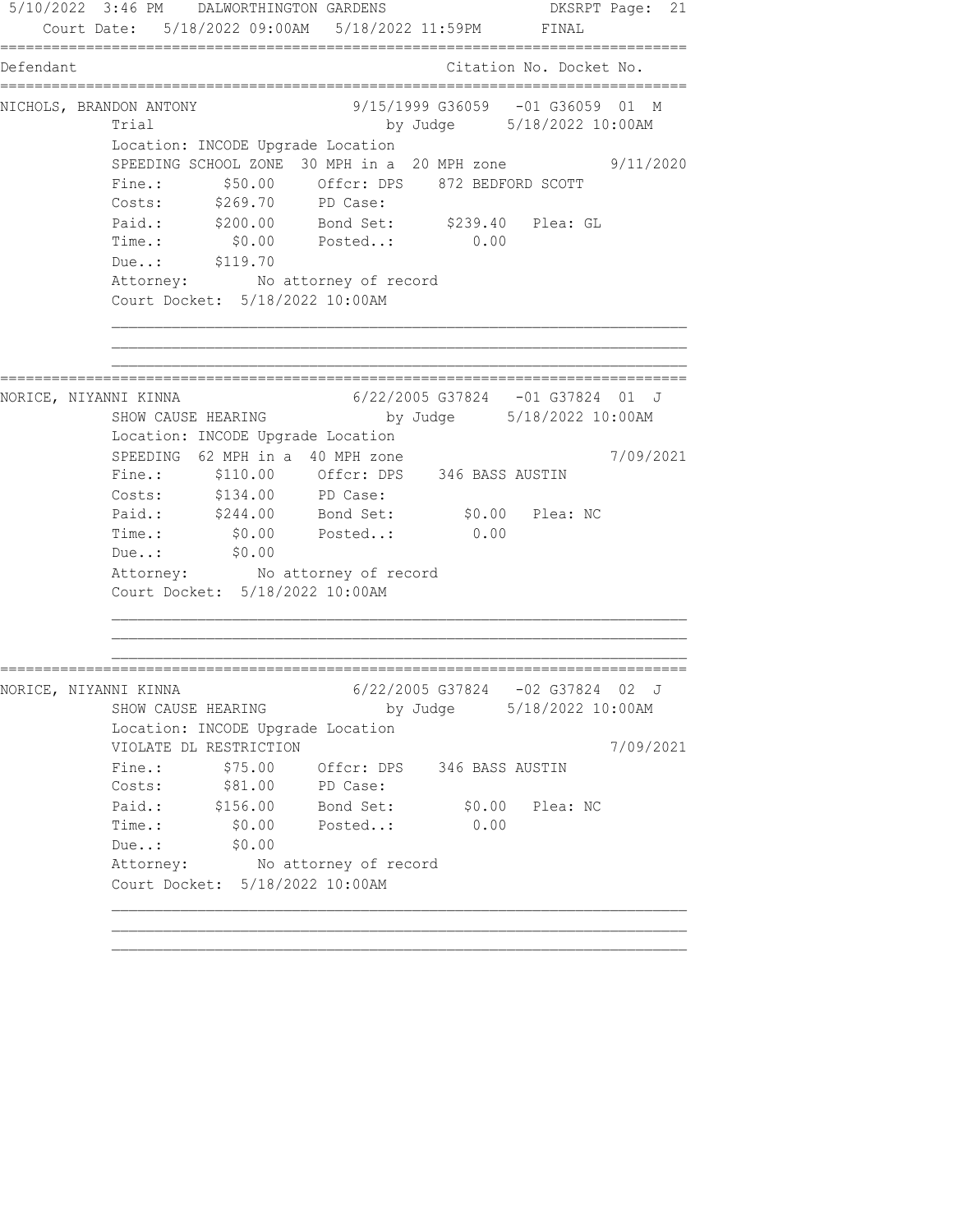5/10/2022 3:46 PM DALWORTHINGTON GARDENS DKSRPT Page: 22 Court Date: 5/18/2022 09:00AM 5/18/2022 11:59PM FINAL ================================================================================ Defendant Citation No. Docket No. ================================================================================ ODO, ETHELBERT ONUEFI 2/15/1961 138505 -01 138505 01 Trial by Judge 5/18/2022 09:00AM Location: INCODE Upgrade Location DISREGARD TRAFFIC CONTROL DEVICE 4/01/2022 Fine.:  $$73.00$  Offcr: DPS 303 YANCEY STEVE Costs: \$134.00 PD Case: Paid.:  $$0.00$  Bond Set:  $$414.00$  Plea: Time.: \$0.00 Posted..: 0.00 Due..: \$207.00 Attorney: No attorney of record Court Docket: 5/18/2022 09:00AM ================================================================================ ORTEGA, CHRISTOPHER 9/21/1994 G35549 -01 G35549 01 Trial by Judge 5/18/2022 09:00AM Location: INCODE Upgrade Location NO DRIVER'S LICENSE 1/24/2020 Fine.: \$101.00 Offcr: DPS 328 PETERSON ANDREW Costs: \$215.60 PD Case: Paid.: \$0.00 Bond Set: \$333.20 Plea: NC Paid.: \$0.00 Bond Set: \$333.20 Plea: NC<br>Time.: \$150.00 Posted..: 0.00 Due..: \$166.60 Attorney: No attorney of record Court Docket: 5/18/2022 09:00AM ================================================================================ ORTEGA, CHRISTOPHER 9/21/1994 G35549 -02 G35549 02 Trial by Judge 5/18/2022 09:00AM Location: INCODE Upgrade Location DEFECTIVE TAIL LAMP(S)  $1/24/2020$ Fine.:  $$63.00$  Offcr: DPS 328 PETERSON ANDREW Costs: \$273.10 PD Case: Paid.: \$0.00 Bond Set: \$372.20 Plea: NC Time.: \$150.00 Posted..: 0.00 Due..: \$186.10 Attorney: No attorney of record Court Docket: 5/18/2022 09:00AM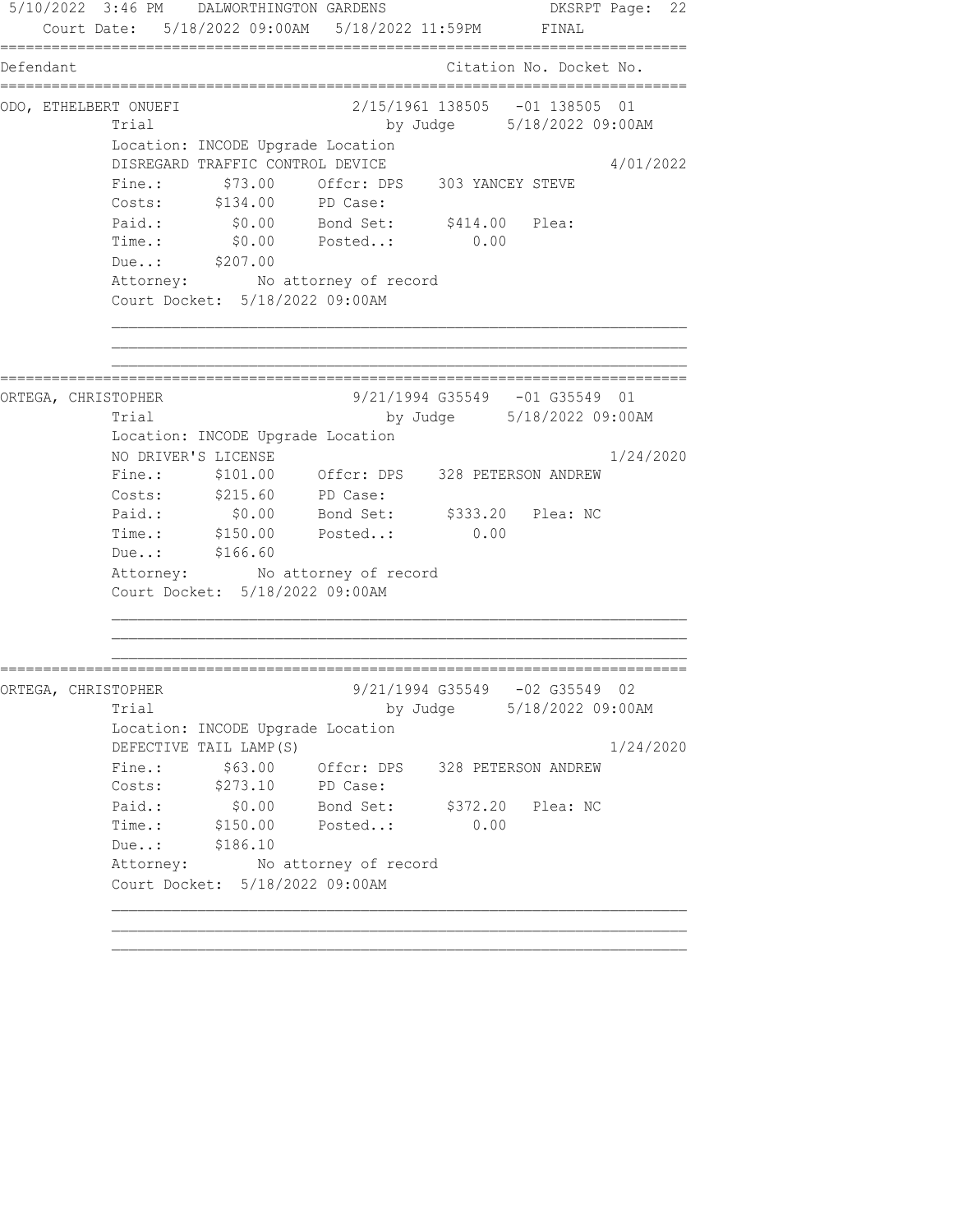5/10/2022 3:46 PM DALWORTHINGTON GARDENS DKSRPT Page: 23 Court Date: 5/18/2022 09:00AM 5/18/2022 11:59PM FINAL ================================================================================ Defendant Citation No. Docket No. ================================================================================ PATRICK, DEANA MAE 8/12/1998 G40106 -01 G40106 01 U SHOW CAUSE HEARING by Judge 5/18/2022 10:00AM Location: INCODE Upgrade Location SPEEDING 53 MPH in a 40 MPH zone 10/22/2021 Fine.: \$65.00 Offcr: DPS 312 MILLER RYAN Costs: \$134.00 PD Case: Paid.: \$199.00 Bond Set: \$0.00 Plea: NC Time.: \$0.00 Posted..: 0.00 Due..: \$0.00 Attorney: No attorney of record Court Docket: 5/18/2022 10:00AM ================================================================================ PERAL, SANTANA D 8/09/1997 G35937 -01 G35937 01 U Trial by Judge 5/18/2022 09:00AM Location: INCODE Upgrade Location FAIL TO MAINTAIN FINANCIAL RESPONSIBILITY 1/26/2021 Fine.: \$226.00 Offcr: DPS 873 ROTERT JOHN Costs: \$212.60 PD Case: Paid.: \$150.00 Bond Set: \$577.20 Plea: NC Time.:  $$0.00$  Posted..: 0.00 Due..: \$288.60 Attorney: No attorney of record Court Docket: 5/18/2022 09:00AM ================================================================================ PERAL, SANTANA D 8/09/1997 G35937 -02 G35937 02 U Trial by Judge 5/18/2022 09:00AM Location: INCODE Upgrade Location DROVE CENTER LANE 1/26/2021 Fine.: \$73.00 Offcr: DPS 873 ROTERT JOHN Costs: \$280.60 PD Case: Paid.: \$0.00 Bond Set: \$707.20 Plea: NC Time.: \$0.00 Posted..: 0.00 Due..: \$353.60 Attorney: No attorney of record Court Docket: 5/18/2022 09:00AM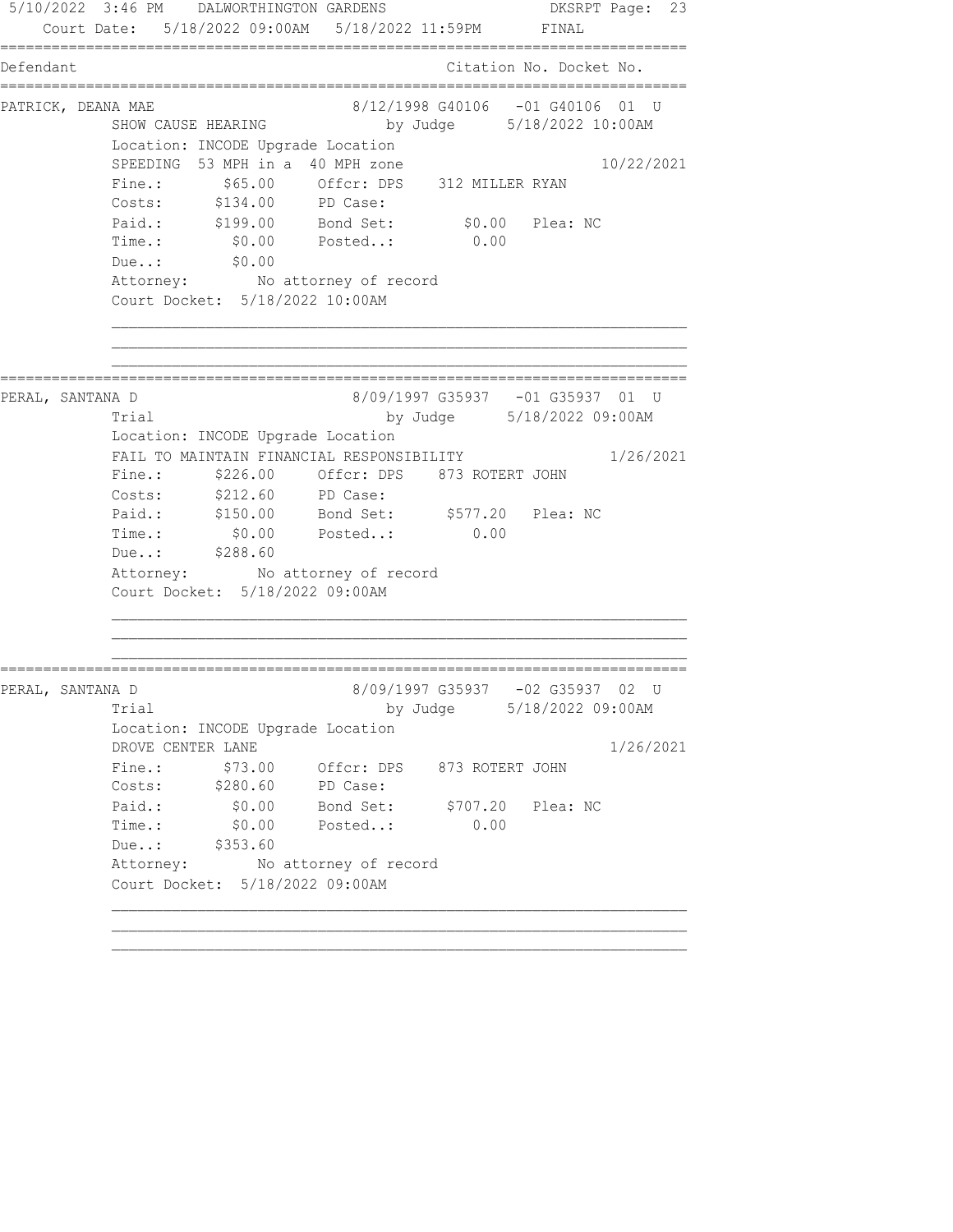5/10/2022 3:46 PM DALWORTHINGTON GARDENS DKSRPT Page: 24 Court Date: 5/18/2022 09:00AM 5/18/2022 11:59PM FINAL ================================================================================ Defendant Citation No. Docket No. ================================================================================ PERAL, SANTANA D 8/09/1997 G35938 -01 G35938 01 U Trial by Judge 5/18/2022 09:00AM Location: INCODE Upgrade Location SPEEDING 60 MPH in a 40 MPH zone 1/26/2021 Fine.: \$100.00 Offcr: DPS 873 ROTERT JOHN Costs: \$269.20 PD Case: Paid.: \$0.00 Bond Set: \$738.40 Plea: Time.: \$0.00 Posted..: 0.00 Due..: \$369.20 Attorney: No attorney of record Court Docket: 5/18/2022 09:00AM ================================================================================ RAHMAN, MD RAFEEN RAFEEN 4/15/2001 138508 -01 138508 01 M Trial by Judge 5/18/2022 09:00AM Location: INCODE Upgrade Location TURNED LEFT FROM WRONG LANE 4/01/2022 Fine.: \$73.00 Offcr: DPS 303 YANCEY STEVE Costs: \$134.00 PD Case: Paid.:  $$0.00$  Bond Set:  $$414.00$  Plea: Time.:  $$0.00$  Posted..: 0.00 Due..: \$207.00 Attorney: No attorney of record Court Docket: 5/18/2022 09:00AM ================================================================================ RAHMAN, MD RAFEEN RAFEEN 2000 12/15/2001 138508 -02 138508 02 M Trial by Judge 5/18/2022 09:00AM Location: INCODE Upgrade Location DISREGARD TRAFFIC CONTROL DEVICE 4/01/2022 Fine.: \$73.00 Offcr: DPS 303 YANCEY STEVE Costs: \$134.00 PD Case: Paid.:  $$0.00$  Bond Set:  $$414.00$  Plea: Time.: \$0.00 Posted..: 0.00 Due..: \$207.00 Attorney: No attorney of record Court Docket: 5/18/2022 09:00AM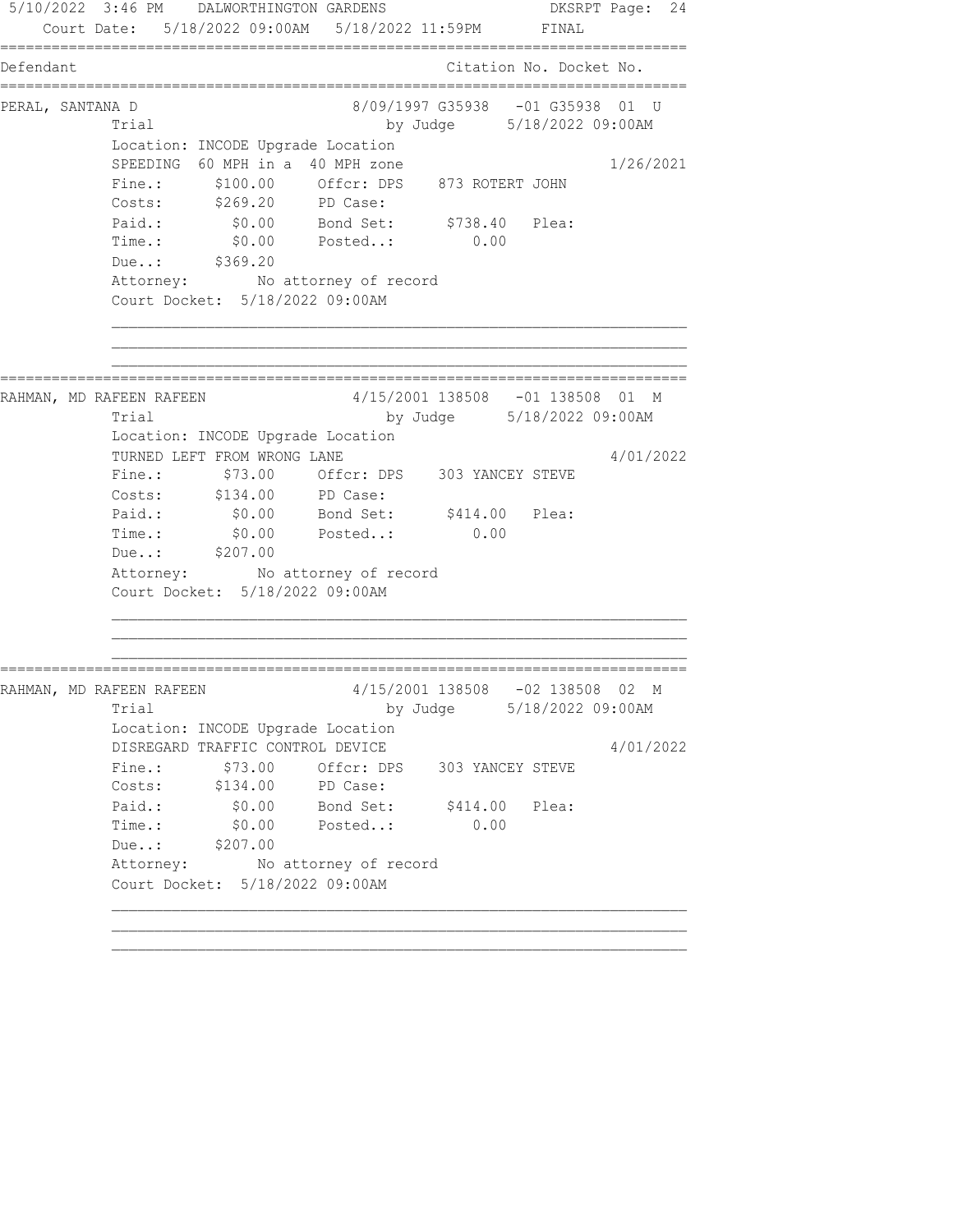5/10/2022 3:46 PM DALWORTHINGTON GARDENS DKSRPT Page: 25 Court Date: 5/18/2022 09:00AM 5/18/2022 11:59PM FINAL ================================================================================ Defendant Citation No. Docket No. ================================================================================ RAINS, BRENDA FAYE 68/20/1972 G22245 -01 G22245 01 Trial by Judge 5/18/2022 09:00AM Location: INCODE Upgrade Location DRIVING WHILE LICENSE INVALID 9/02/2017 Fine.:  $$226.00$  Offcr: DPS 874 WOLF CLAYTON Costs: \$314.10 PD Case: Paid.: \$0.00 Bond Set: \$1,080.20 Plea: Time.: \$0.00 Posted..: 0.00 Due..: \$540.10 Attorney: No attorney of record Court Docket: 5/18/2022 09:00AM ================================================================================ RAINS, BRENDA FAYE 68/20/1972 G22245F -01 G22245F 01 Trial by Judge 5/18/2022 09:00AM Location: INCODE Upgrade Location FAILURE TO APPEAR 11/16/2017 Fine.: \$126.00 Offcr: CT CT6 Ma Sandra Costs: \$277.60 PD Case: Paid.: \$0.00 Bond Set: \$807.20 Plea: Time.:  $$0.00$  Posted..: 0.00 Due..: \$403.60 Attorney: No attorney of record Court Docket: 5/18/2022 09:00AM ================================================================================ RIGGS, CHAD MICHAEL 9/06/1980 G38641 -01 G38641 01 Trial by Judge 5/18/2022 10:00AM Location: INCODE Upgrade Location DISPLAY EXPIRED REGISTRATION 6/06/2021 Fine.:  $$51.00$  Offcr: DPS 872 BEDFORD SCOTT Costs: \$185.60 PD Case: Paid.:  $$0.00$  Bond Set:  $$473.20$  Plea: Time.: \$0.00 Posted..: 0.00 Due..: \$236.60 Attorney: No attorney of record Court Docket: 5/18/2022 10:00AM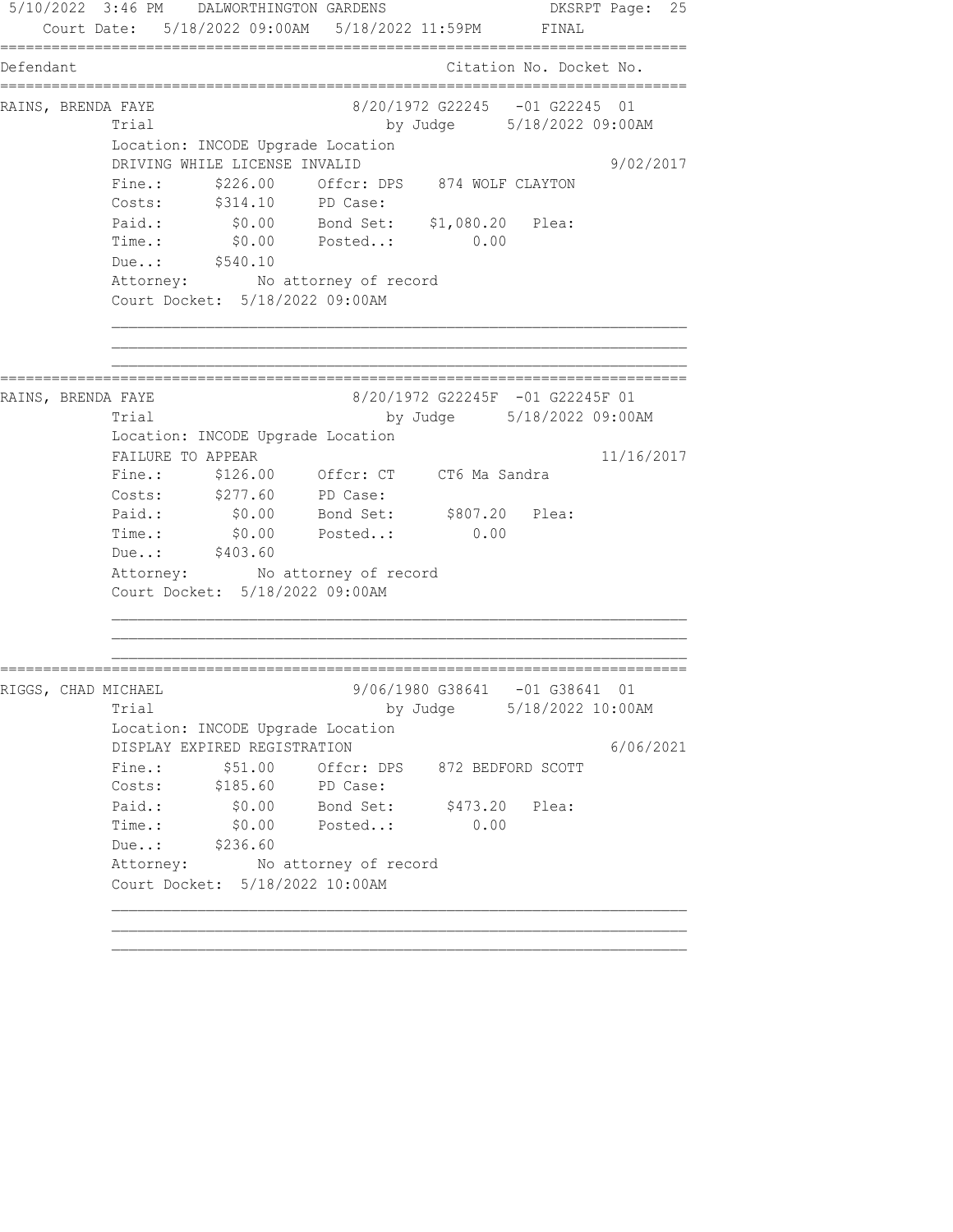5/10/2022 3:46 PM DALWORTHINGTON GARDENS DKSRPT Page: 26 Court Date: 5/18/2022 09:00AM 5/18/2022 11:59PM FINAL ================================================================================ Defendant Citation No. Docket No. ================================================================================ RIGGS, CHAD MICHAEL (9/06/1980 G38641 -02 G38641 02 Trial by Judge 5/18/2022 10:00AM Location: INCODE Upgrade Location FAIL TO MAINTAIN FINANCIAL RESPONSIBILITY 6/06/2021 Fine.: \$226.00 Offcr: DPS 872 BEDFORD SCOTT Costs: \$238.10 PD Case: Paid.: \$0.00 Bond Set: \$928.20 Plea: Time.: \$0.00 Posted..: 0.00 Due..: \$464.10 Attorney: No attorney of record Court Docket: 5/18/2022 10:00AM ================================================================================ SCARBOROUGH, HOPE CHRISTINE 11/02/2003 G37644 -01 G37644 01 M by Judge 5/18/2022 10:00AM Location: INCODE Upgrade Location SPEEDING SCHOOL ZONE 39 MPH in a 20 MPH zone  $4/22/2021$  Fine.: \$10.00 Offcr: DPS 302 FIKE WILLIAM Costs: \$159.00 PD Case: Paid.: \$169.00 Bond Set: \$0.00 Plea: NC Time.: \$0.00 Posted..: \$0.00<br>Due..: \$0.00 Due..: \$0.00 Attorney: No attorney of record Court Docket: 5/18/2022 10:00AM ================================================================================ SMITH, XAVIER 6/06/2000 G36763 -01 G36763 01 U by Judge 5/18/2022 10:00AM Location: INCODE Upgrade Location SPEEDING 59 MPH in a 40 MPH zone  $6/15/2021$  Fine.: \$95.00 Offcr: DPS 863 STINSON BRITT Costs: \$144.00 PD Case: Paid.: \$239.00 Bond Set: \$0.00 Plea: NC Time.: \$0.00 Posted..: 0.00 Due..: \$0.00 Due..: \$0.00<br>Attorney: No attorney of record Court Docket: 5/18/2022 10:00AM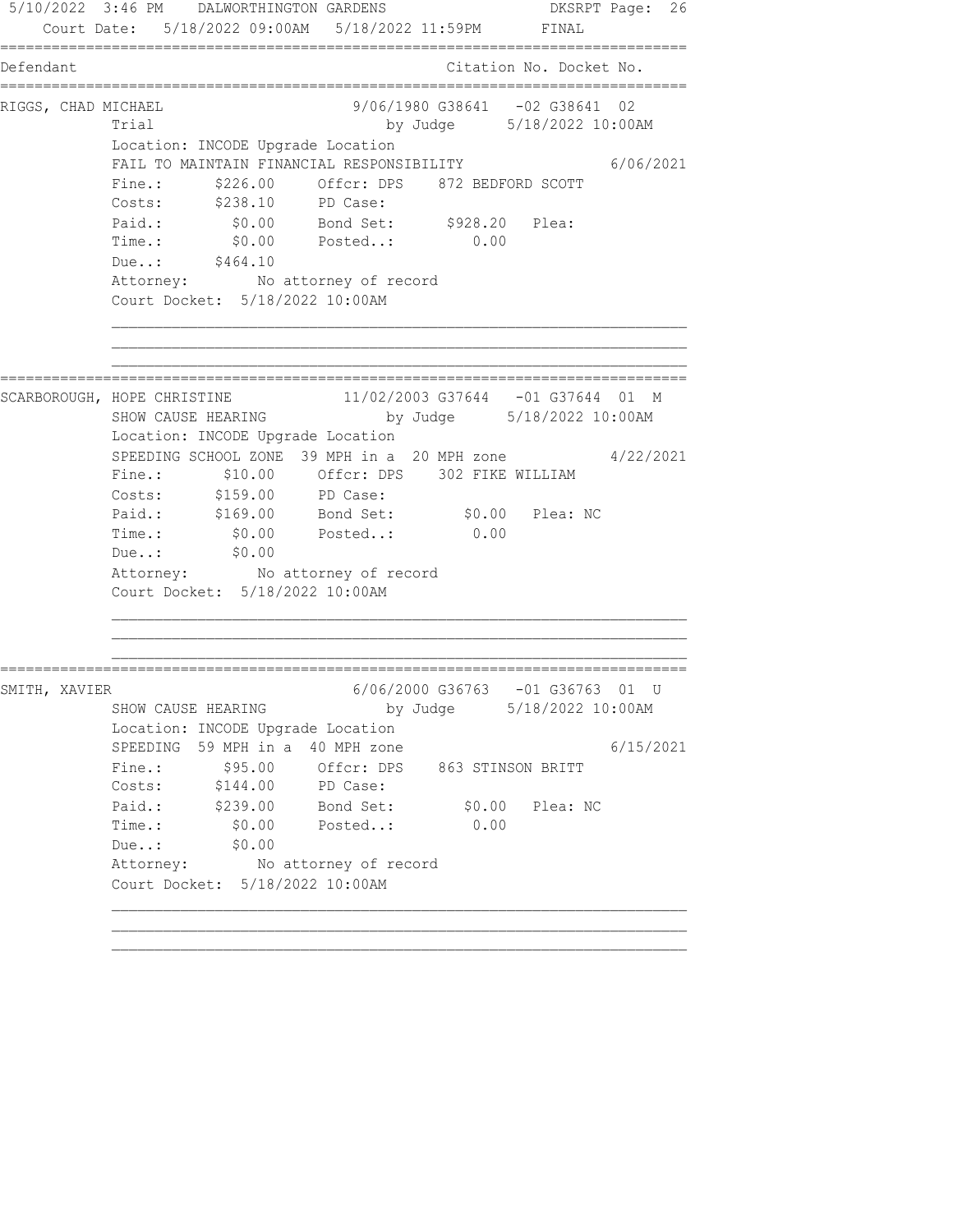5/10/2022 3:46 PM DALWORTHINGTON GARDENS DKSRPT Page: 27 Court Date: 5/18/2022 09:00AM 5/18/2022 11:59PM FINAL ================================================================================ Defendant Citation No. Docket No. ================================================================================ STALLWORTH, RONNIE RODREQUIEZ JR 2/28/2005 G40657 -01 G40657 01 M Trial by Judge 5/18/2022 09:00AM Location: INCODE Upgrade Location SPEEDING 73 MPH in a 40 MPH zone 4/02/2022 Fine.: \$165.00 Offcr: DPS 346 BASS AUSTIN Costs: \$134.00 PD Case: Paid.: \$0.00 Bond Set: \$598.00 Plea: Time.: \$0.00 Posted..: 0.00 Due..: \$299.00 Attorney: No attorney of record Court Docket: 5/18/2022 09:00AM ================================================================================ TAYLOR, DONOVAN KYLE 2/19/1994 G36791 -01 G36791 01 by Judge 5/18/2022 10:00AM Location: INCODE Upgrade Location FAIL TO MAINTAIN FINANCIAL RESPONSIBILITY 7/01/2021 Fine.: \$226.00 Offcr: DPS 874 WOLF CLAYTON Costs:  $$81.00$  PD Case: Paid.: \$307.00 Bond Set: \$0.00 Plea: NC Time.:  $$0.00$  Posted..: 0.00 Due..: \$0.00 Due..:  $$0.00$ <br>Attorney: No attorney of record Court Docket: 5/18/2022 10:00AM ================================================================================ THAMER, MAYTHAM SALIM 11/07/1970 G39348 -01 G39348 01 Trial by Judge 5/18/2022 09:00AM Location: INCODE Upgrade Location SPEEDING SCHOOL ZONE 33 MPH in a 20 MPH zone 3/31/2022 Fine.:  $$65.00$  Offcr: DPS 332 WITTS BENJAMIN Costs: \$159.00 PD Case: Paid.: \$0.00 Bond Set: \$448.00 Plea: Time.: \$0.00 Posted..: 0.00 Due..: \$224.00 Attorney: No attorney of record Court Docket: 5/18/2022 09:00AM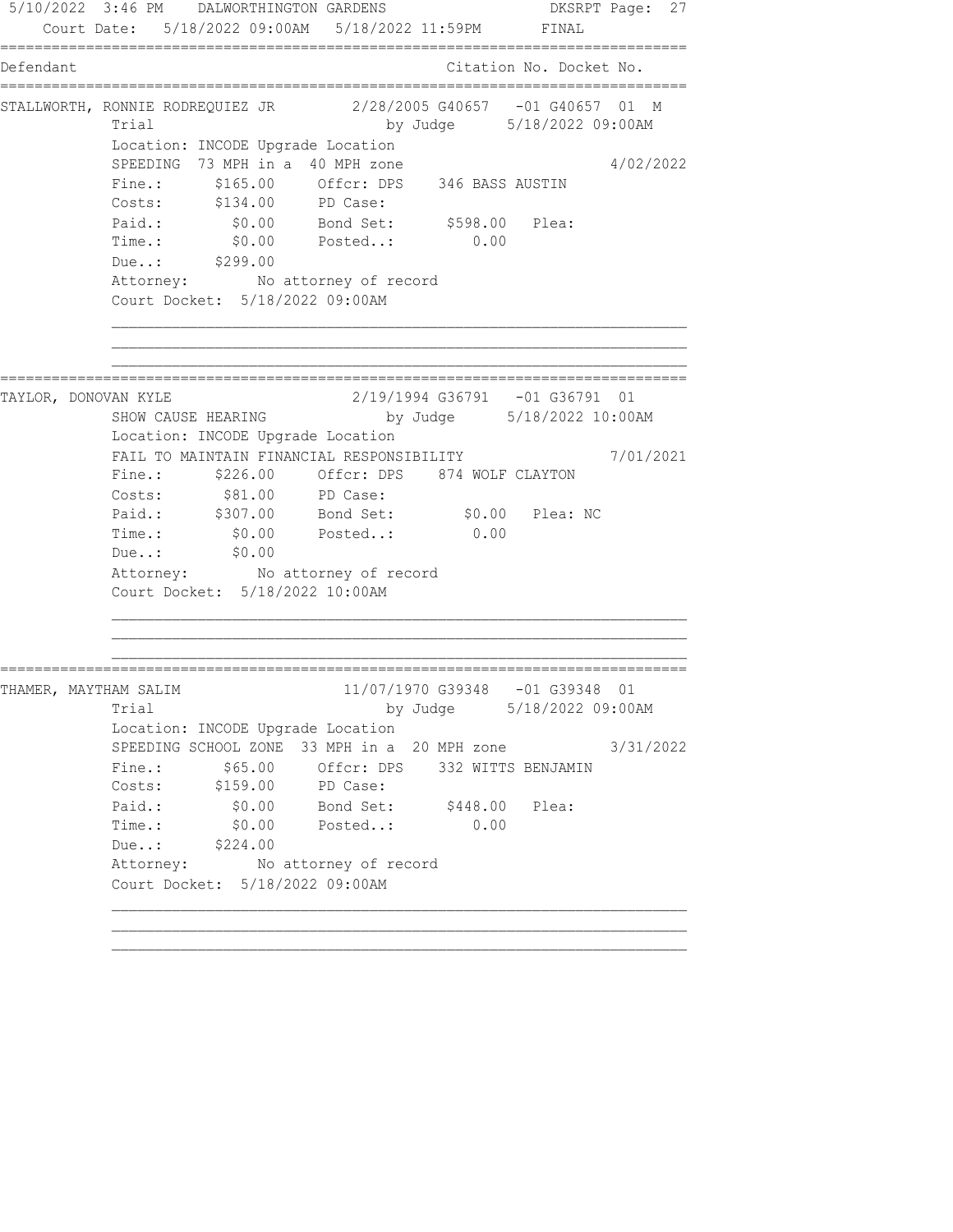5/10/2022 3:46 PM DALWORTHINGTON GARDENS DKSRPT Page: 28 Court Date: 5/18/2022 09:00AM 5/18/2022 11:59PM FINAL ================================================================================ Defendant Citation No. Docket No. ================================================================================ THOMAS, ERIS DE'SHANDI 6/24/1995 G37430 -01 G37430 01 Trial by Judge 5/18/2022 10:00AM Location: INCODE Upgrade Location SPEEDING 56 MPH in a 40 MPH zone  $7/12/2021$  Fine.: \$80.00 Offcr: DPS 332 WITTS BENJAMIN Costs: \$134.00 PD Case: Paid.: \$100.00 Bond Set: \$228.00 Plea: NC Time.: \$0.00 Posted..: 0.00 Due..: \$114.00 Attorney: No attorney of record Court Docket: 5/18/2022 10:00AM ================================================================================ THOMAS, ERIS DE'SHANDI 5/24/1995 G37430 -02 G37430 02 Trial by Judge 5/18/2022 10:00AM Location: INCODE Upgrade Location FAIL TO MAINTAIN FINANCIAL RESPONSIBILITY 7/12/2021 Fine.: \$226.00 Offcr: DPS 332 WITTS BENJAMIN Costs:  $$81.00$  PD Case: Paid.: \$0.00 Bond Set: \$614.00 Plea: NC Paid.: \$0.00 Bond Set: \$614.00 Plea: NC<br>Time.: \$0.00 Posted..: 0.00 Due..: \$307.00 Attorney: No attorney of record Court Docket: 5/18/2022 10:00AM ================================================================================ TIJERINA CAZARES, ELIUD MANUEL 2/07/1973 138507 -01 138507 01 Trial by Judge 5/18/2022 09:00AM Location: INCODE Upgrade Location TURNED LEFT FROM WRONG LANE 4/01/2022 Fine.:  $$73.00$  Offcr: DPS 303 YANCEY STEVE Costs: \$134.00 PD Case: Paid.:  $$0.00$  Bond Set:  $$414.00$  Plea: Time.: \$0.00 Posted..: 0.00 Due..: \$207.00 Attorney: No attorney of record Court Docket: 5/18/2022 09:00AM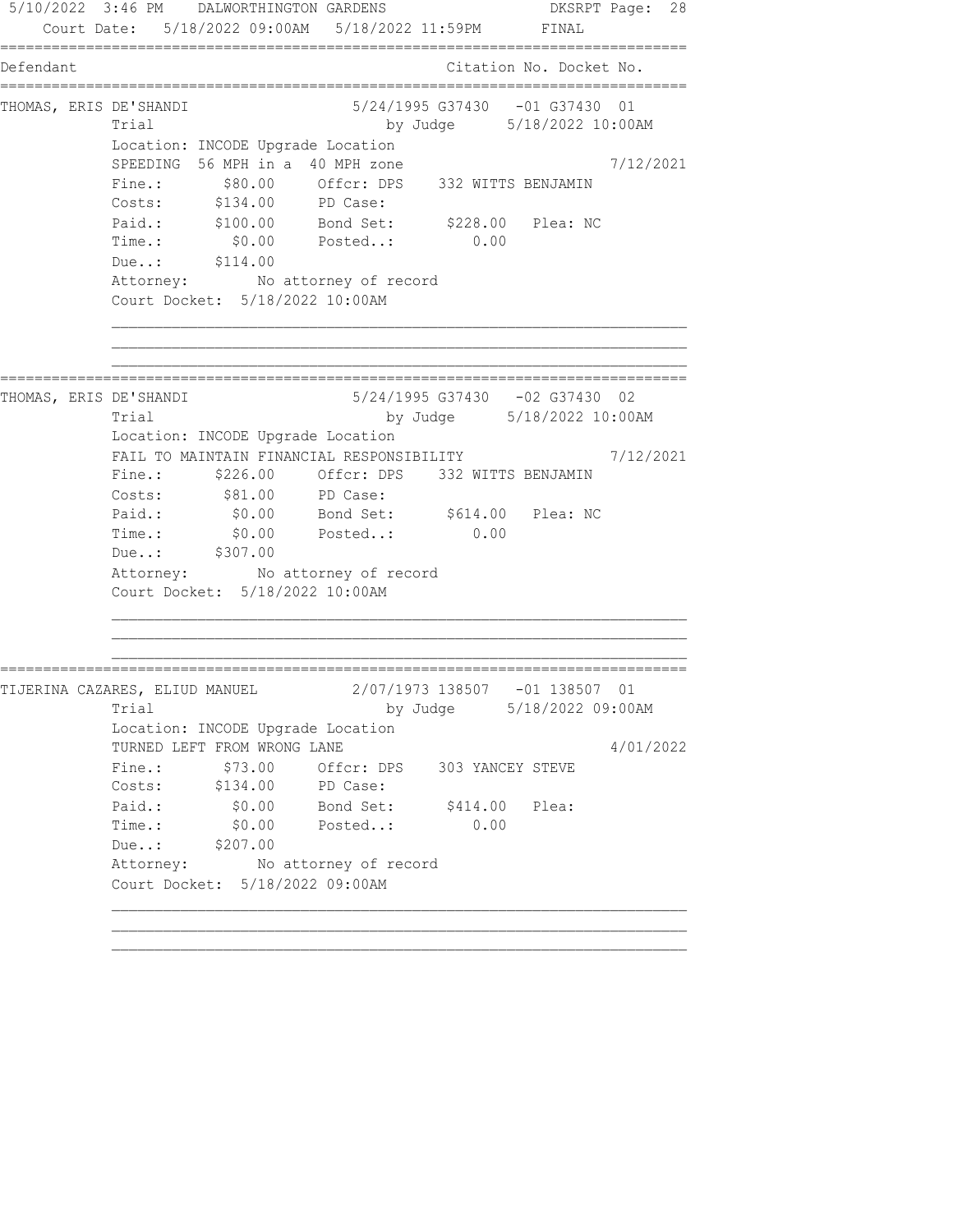5/10/2022 3:46 PM DALWORTHINGTON GARDENS DKSRPT Page: 29 Court Date: 5/18/2022 09:00AM 5/18/2022 11:59PM FINAL ================================================================================ Defendant Citation No. Docket No. ================================================================================ WILLIAMS, LAURI ANN 9/16/1964 G21847 -01 G21847 01 Trial by Judge 5/18/2022 10:00AM Location: INCODE Upgrade Location NON-GUARD PERMIT UNLIC. PERSON TO DRIVE 5/26/2017 Fine.:  $$103.00$  Offcr: DPS 329 ANDERSON WILLIAM Costs: \$270.10 PD Case: Paid.: \$0.00 Bond Set: \$746.20 Plea: Time.: \$0.00 Posted..: 0.00 Due..: \$373.10 Attorney: No attorney of record Court Docket: 5/18/2022 10:00AM ================================================================================ WILLIAMS, LAURI ANN 9/16/1964 G21847F -01 G21847F 01 Trial by Judge 5/18/2022 10:00AM Location: INCODE Upgrade Location FAILURE TO APPEAR 9/06/2017 Fine.: \$126.00 Offcr: CT CT6 Ma Sandra Costs: \$227.60 PD Case: Paid.: \$0.00 Bond Set: \$707.20 Plea: Time.:  $$0.00$  Posted..: 0.00 Due..: \$353.60 Attorney: No attorney of record Court Docket: 5/18/2022 10:00AM ================================================================================ WILSON, EURAL EDWARD 7/27/1950 138638 -01 138638 01 Trial by Judge 5/18/2022 09:00AM Location: INCODE Upgrade Location SPEEDING SCHOOL ZONE 29 MPH in a 20 MPH zone 5/24/2019 Fine.:  $$49.90$  Offcr: DPS 301 BURKHART DARREN Costs: \$286.80 PD Case: Paid.:  $$0.00$  Bond Set:  $$673.40$  Plea: Time.: \$0.00 Posted..: 0.00 Due..: \$336.70 Attorney: No attorney of record Court Docket: 5/18/2022 09:00AM